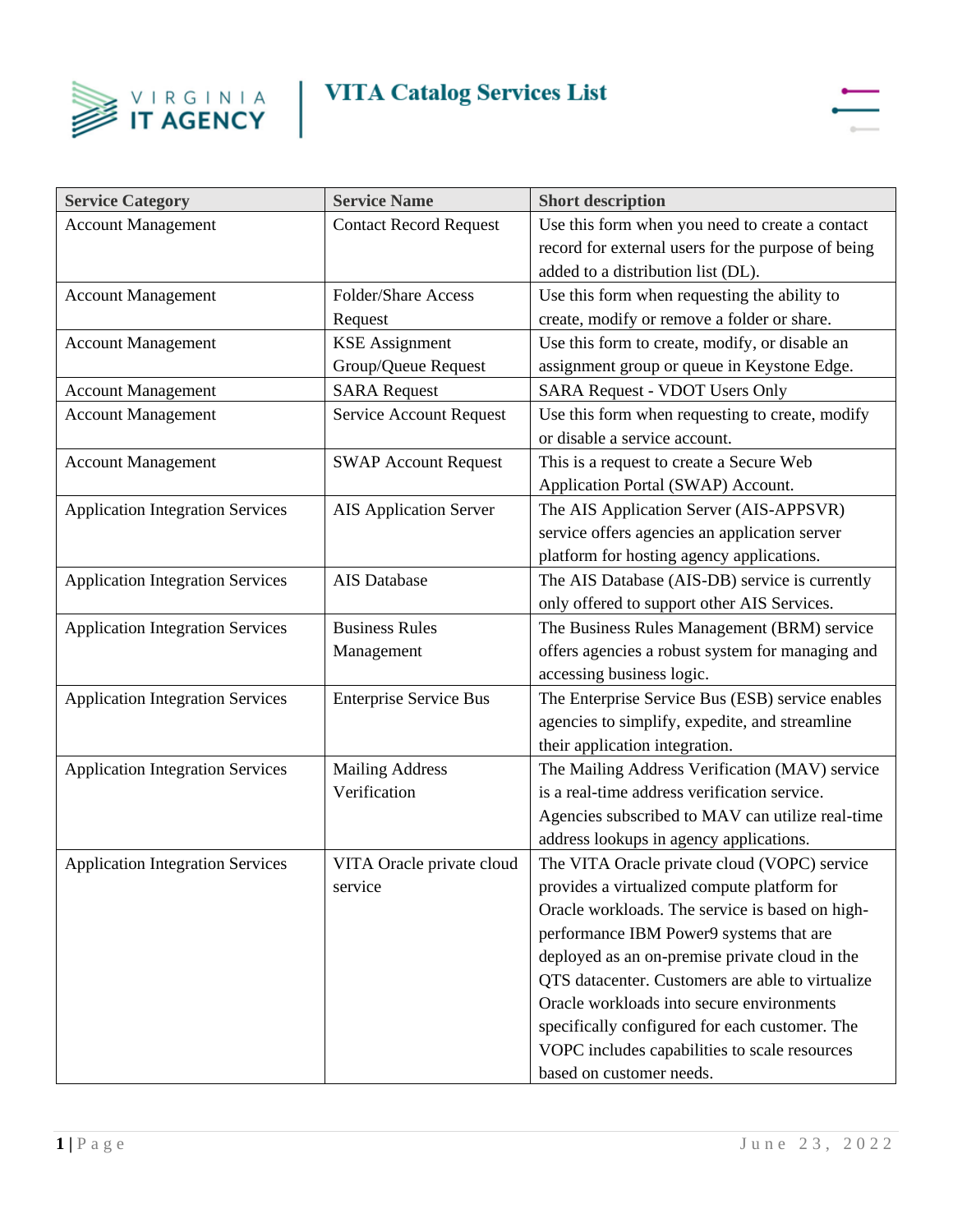



| <b>Service Category</b>                 | <b>Service Name</b>              | <b>Short description</b>                             |
|-----------------------------------------|----------------------------------|------------------------------------------------------|
| <b>Application Integration Services</b> | VITA secure gateway              | The VITA secure gateway (VSG) service provides       |
|                                         | service                          | security and integration for Commonwealth of         |
|                                         |                                  | Virginia (COV) websites, applications and            |
|                                         |                                  | services. VSG is based on the IBM DataPower®         |
|                                         |                                  | multi-channel gateways that deliver security,        |
|                                         |                                  | control, integration and optimized access to a full  |
|                                         |                                  | range of on-premise and cloud workloads.             |
| <b>Cloud Services</b>                   | <b>Amazon Web Services</b>       | The cloud service is provided as a means to access   |
|                                         | (AWS)                            | computing services such as servers, networking,      |
|                                         |                                  | storage, database, deployment, developer tools       |
|                                         |                                  | and software. The hardware, operating system         |
|                                         |                                  | (OS), software, networking features chosen           |
|                                         |                                  | provide high availability, redundancy, security and  |
|                                         |                                  | service options. AWS must be implemented with        |
|                                         |                                  | Direct Connect.                                      |
| <b>Cloud Services</b>                   | <b>Cloud Service Assessment</b>  | Enterprise Cloud Oversight Service (ECOS)            |
|                                         |                                  | provides oversight functions and management of       |
|                                         |                                  | cloud based services, specifically focused on        |
|                                         |                                  | software as a service (SaaS). The service assures    |
|                                         |                                  | compliance and improved security by providing        |
|                                         |                                  | transparency through VITA oversight.                 |
| <b>Cloud Services</b>                   | Cloud Service Oversight          | Enterprise Cloud Oversight Services (ECOS)           |
|                                         | (Monthly)                        | Oversight                                            |
| Cloud Services                          | <b>Cloud Sourcing Specialist</b> | Enterprise Cloud Oversight Services (ECOS)           |
|                                         |                                  | Supply Chain Management (SCM) Services               |
| <b>Cloud Services</b>                   | Cloud Workload                   | Workload optimization allows an application or       |
|                                         | <b>Optimization Service</b>      | group of applications the ability to leverage the    |
|                                         |                                  | underlying hardware and infrastructure layers to     |
|                                         |                                  | achieve peak performance. Cloud optimization is      |
|                                         |                                  | the process of correctly assigning and selecting the |
|                                         |                                  | proper resources for an application or workload.     |
| Cloud Services                          | Microsoft Azure                  | The cloud service is provided as a means to access   |
|                                         | <b>Infrastructure Service</b>    | computing services such as servers, networking,      |
|                                         |                                  | storage, database, deployment, developer tools       |
|                                         |                                  | and software. The hardware, operating system         |
|                                         |                                  | (OS), software, networking features chosen           |
|                                         |                                  | provide high availability, redundancy, security and  |
|                                         |                                  | service options. Azure must be implemented with      |
|                                         |                                  | ExpressRoute.                                        |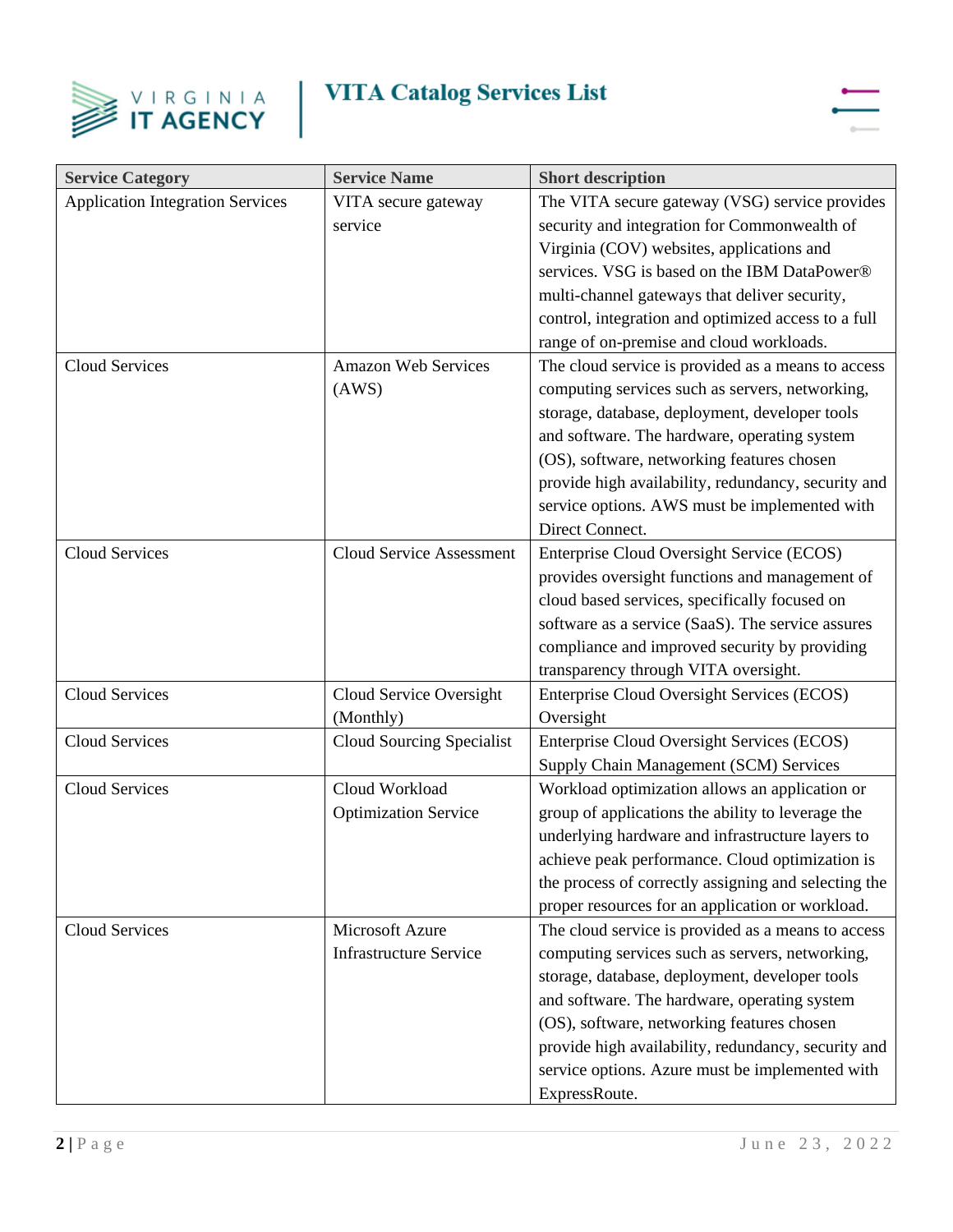



| <b>Service Category</b>    | <b>Service Name</b>            | <b>Short description</b>                             |
|----------------------------|--------------------------------|------------------------------------------------------|
| <b>Cloud Services</b>      | <b>Oracle Cloud</b>            | The cloud service is provided as a means to access   |
|                            | Infrastructure (OCI)           | computing services such as servers, networking,      |
|                            |                                | storage, database, deployment, developer tools       |
|                            |                                | and software. The hardware, operating system         |
|                            |                                | (OS), software, networking features chosen           |
|                            |                                | provide high availability, redundancy, security and  |
|                            |                                | service options. OCI must be implemented with        |
|                            |                                | Oracle FastConnect.                                  |
| <b>Cloud Services</b>      | Zoom for Government            | Zoom for Government is a cloud-based video           |
|                            |                                | conferencing service that enables users to virtually |
|                            |                                | meet with others either by video, audio-only or      |
|                            |                                | both.                                                |
| Coming Soon                | MacBook Air 2020 13in          | <b>COMING SOON - Traveling Professional -</b>        |
|                            |                                | Premium Laptop Plus                                  |
| Coming Soon                | MacBook Pro 2021 14in          | <b>COMING SOON - Traveling Professional -</b>        |
|                            |                                | Premium Laptop Plus                                  |
| <b>COV</b> Account Updates | <b>COV Security Group</b>      | Use this form to request new security groups or to   |
|                            | Request                        | make changes to an existing security group.          |
| <b>COV</b> Account Updates | <b>COV-AUTH Okta</b>           | The single sign-on (SSO) and multifactor             |
|                            | <b>Application Integration</b> | authentication (MFA) service allows authorized       |
|                            |                                | Commonwealth (COV) and AUTH domain users             |
|                            |                                | to seamlessly access agency web applications with    |
|                            |                                | the same account they use to log on to their work    |
|                            |                                | computer. Further, it gives the means to modify /    |
|                            |                                | adjust previously integrated applications or Okta    |
|                            |                                | organization changes if required.                    |
| <b>COV</b> Account Updates | <b>Extend Existing COV</b>     | Use this form to extend or renew COV accounts.       |
|                            | Account                        |                                                      |
| <b>COV</b> Account Updates | Offboarding                    | Use this form to off-board an employee or            |
|                            | Employee/Contractor            | contractor.                                          |
| <b>COV</b> Account Updates | <b>Okta Authentication</b>     | This form can be used to update user information     |
|                            |                                | related to Okta application access.                  |
| <b>COV</b> Account Updates | Onboarding                     | Use this form to onboard an employee or              |
|                            | Employee/Contractor            | contractor.                                          |
| <b>COV</b> Account Updates | Onboarding                     | Use this form to onboard an employee or              |
|                            | Employee/Contractor            | contractor.                                          |
| <b>COV</b> Account Updates | Re-Enable Existing COV         | Use this form to re-enable COV accounts that are     |
|                            | Account                        | currently disabled.                                  |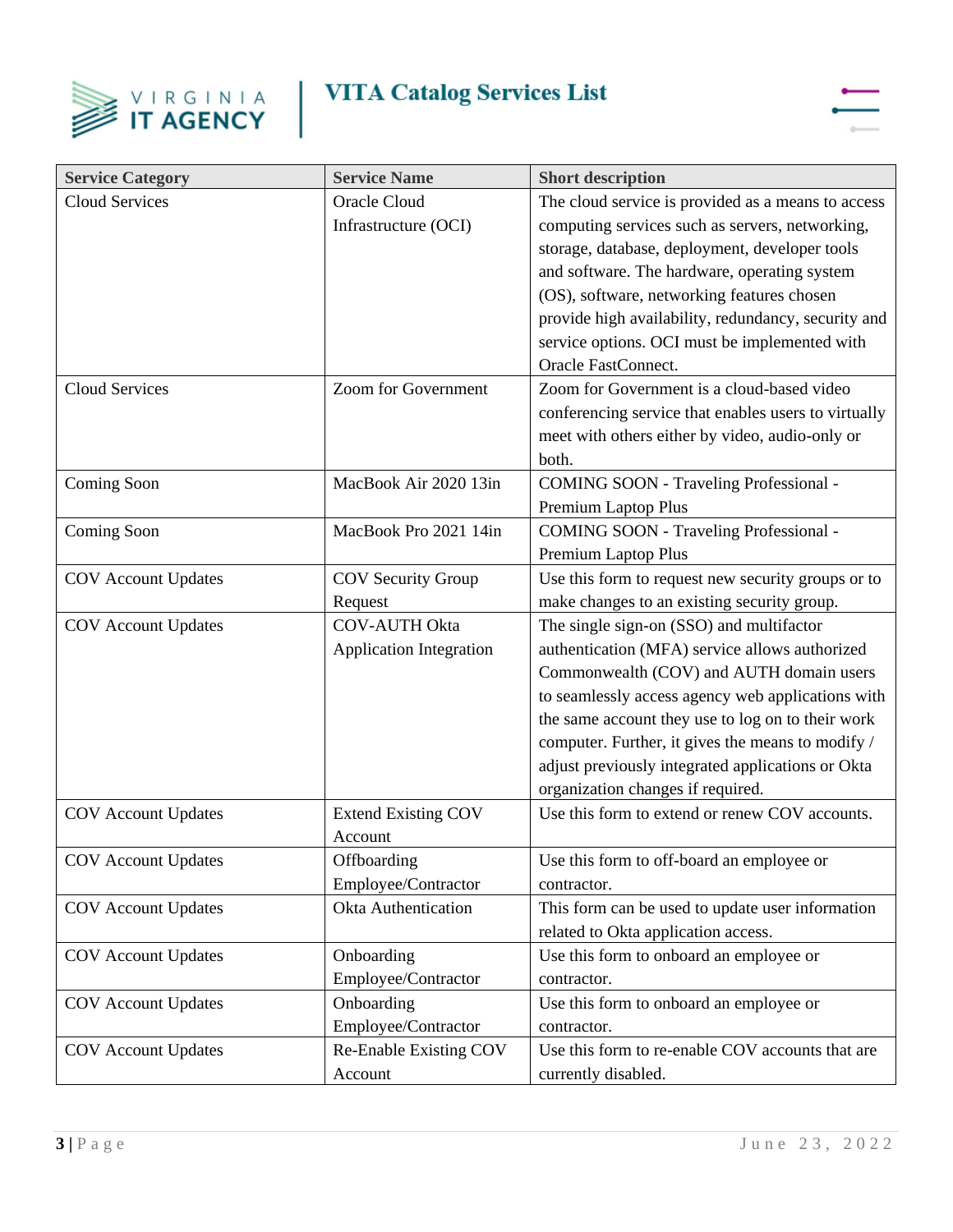



| <b>Service Category</b>     | <b>Service Name</b>                                                                 | <b>Short description</b>                                                                                                                                                                                                                                             |
|-----------------------------|-------------------------------------------------------------------------------------|----------------------------------------------------------------------------------------------------------------------------------------------------------------------------------------------------------------------------------------------------------------------|
| <b>COV</b> Account Updates  | Temporary Disable COV                                                               | Use this form to temporarily disable a COV                                                                                                                                                                                                                           |
|                             | Account                                                                             | account in active directory (AD).                                                                                                                                                                                                                                    |
| <b>COV</b> Account Updates  | <b>Update Existing COV</b><br>Account                                               | Use this form to change account information.                                                                                                                                                                                                                         |
| <b>COV</b> Account Updates  | <b>Urgent Account Disable</b>                                                       | Use this form for URGENT account disables.                                                                                                                                                                                                                           |
| <b>DMV</b> Only             | <b>DMV</b> Request For Change                                                       |                                                                                                                                                                                                                                                                      |
| <b>Domain Name Services</b> | <b>DNS</b> Entry\Update                                                             | This form can be used to create, remove or update<br>domain name system (DNS) entries.                                                                                                                                                                               |
| <b>Mainframe Services</b>   | <b>Access Coordinator</b><br><b>Assignment Request</b>                              | This form allows you to change your Mainframe<br>Access Coordinator.                                                                                                                                                                                                 |
| <b>Mainframe Services</b>   | Logon ID Request (Form<br>VITA $003-01$ ) - IBM<br>Mainframe                        | This form, also known as VITA form 03-001, is<br>used to request a logon ID to obtain access to the<br>VITA IBM mainframe.                                                                                                                                           |
| <b>Mainframe Services</b>   | Mainframe Account<br><b>Billing Request</b>                                         | This form is used to request a new billing account<br>for an agency user.                                                                                                                                                                                            |
| <b>Mainframe Services</b>   | Mainframe Service Billing<br><b>Contact Change</b>                                  | This form is used to request a change to the<br>agency point of contact for mainframe<br>service billing.                                                                                                                                                            |
| <b>Mainframe Services</b>   | Mainframe Services User<br><b>ID Account Number</b>                                 | Mainframe Services User ID Account Number                                                                                                                                                                                                                            |
| <b>Messaging Services</b>   | Distribution list request                                                           | Use this form when you need to have a<br>distribution list (DL) created, modified, or deleted                                                                                                                                                                        |
| <b>Messaging Services</b>   | <b>Email and Data Encryption</b>                                                    | Email and data encryption provides the<br>Commonwealth agencies with end-to-end<br>encryption of email messages and content via<br>rights management and advanced controls.                                                                                          |
| <b>Messaging Services</b>   | <b>Email List Management</b>                                                        | Email list management distributes messages to<br>subscribers using an electronic mailing list. This<br>service is good for newsletters, email groups,<br>forums and blogs. Email list management enables<br>agencies to interact with constituents and<br>employees. |
| <b>Messaging Services</b>   | <b>Enterprise Handheld</b><br>Service - Google Mobile<br>Device Management<br>(MDM) | <b>Enterprise Handheld Services Mobile Device</b><br>Management (MDM) provides users the capability<br>to access email, calendar, and contacts within the<br>COV environment securely from Android & iOS<br>mobile devices, including tablets.                       |
| <b>Messaging Services</b>   | Google Chat and Google<br>Meet                                                      | Google Chat is an instant messaging application<br>that enables users to send and receive direct and                                                                                                                                                                 |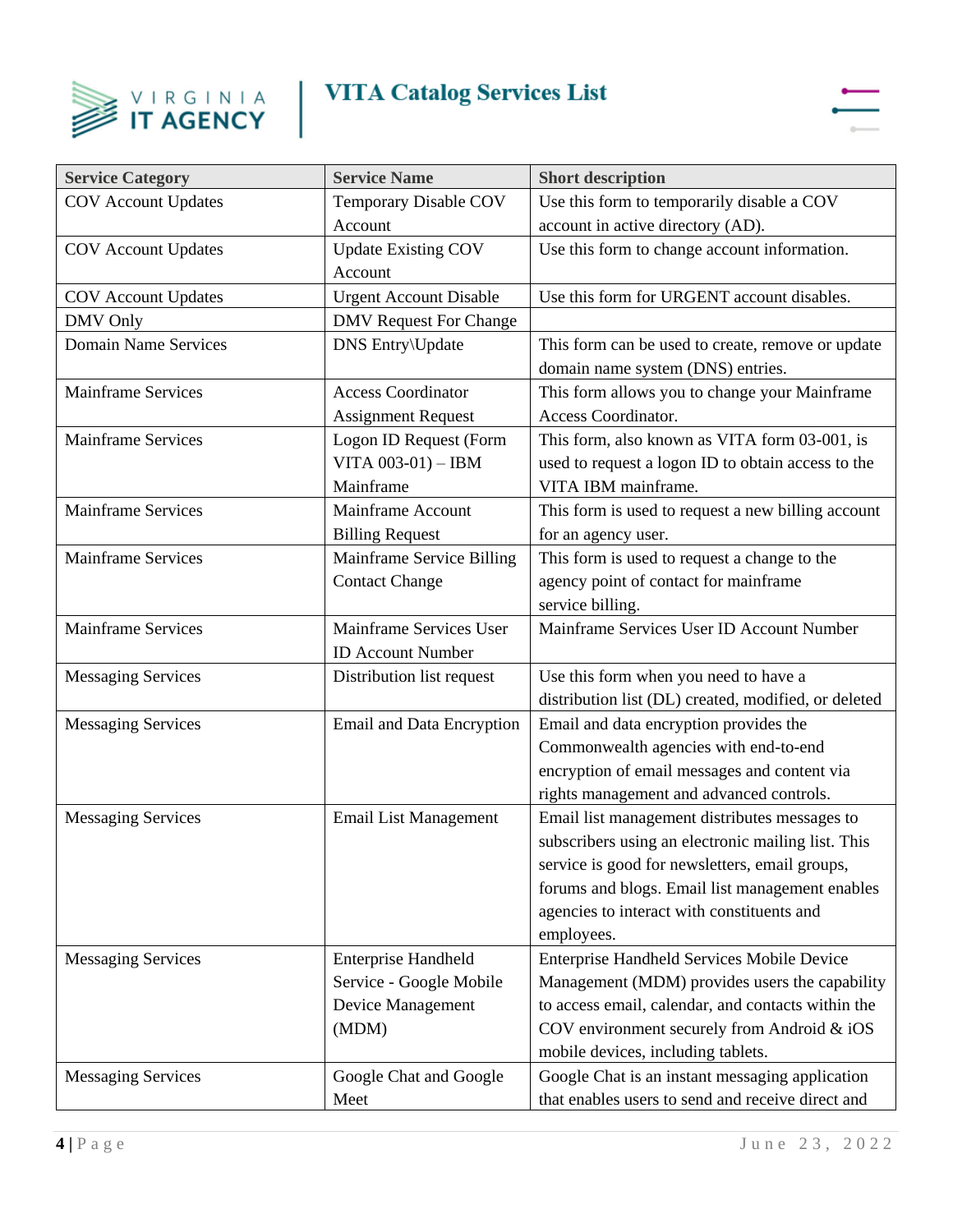



| <b>Service Category</b>   | <b>Service Name</b>           | <b>Short description</b>                            |
|---------------------------|-------------------------------|-----------------------------------------------------|
|                           |                               | group instant messages in real time. Google Meet    |
|                           |                               | allows users to participate in teleconferencing and |
|                           |                               | video sessions, with features such as screen        |
|                           |                               | sharing, meeting chat, image capture and more.      |
| <b>Messaging Services</b> | Google Drive                  | Google Drive is a cloud storage service that        |
|                           |                               | allows document sharing within the COV domain.      |
| <b>Messaging Services</b> | Google email platform         | Google email platform provides a messaging          |
|                           |                               | platform that enables access to platform            |
|                           |                               | applications.                                       |
| <b>Messaging Services</b> | Google Vault                  | Messaging archiving service is an enterprise-wide   |
|                           |                               | solution that allows any customer subscribed to     |
|                           |                               | Messaging Mailbox to archive all inbound and        |
|                           |                               | outbound emails.                                    |
| <b>Messaging Services</b> | Mailbox Delegation            | Use this request to add or remove delegates from a  |
|                           | Request                       | mailbox.                                            |
| <b>Messaging Services</b> | Messaging services            | Use this form when you need a resource such as      |
|                           | resource request              | calendars.                                          |
| <b>Messaging Services</b> | Microsoft 365 Email           | Microsoft 365 email platform are Microsoft          |
|                           | Platform                      | licenses for Commonwealth of Virginia based         |
|                           |                               | platform applications providing best-in-class       |
|                           |                               | productivity apps combined with core security and   |
|                           |                               | compliance capabilities for your enterprise.        |
| <b>Messaging Services</b> | <b>Mobile Device</b>          | Mobile device management (MDM) provides             |
|                           | Management (MDM)              | users the capability to use their personal or work  |
|                           |                               | devices to securely access and manage               |
|                           |                               | Commonwealth of Virginia (COV) applications         |
|                           |                               | on a mobile device. It allows the ability to        |
|                           |                               | configure and manage settings, deploy               |
|                           |                               | applications and provide up-to-date metrics on the  |
|                           |                               | state of a device.                                  |
| <b>Messaging Services</b> | <b>Request for Solution:</b>  | This form enables customers to request migration    |
|                           | <b>Messaging Platform</b>     | from the Google Workspace to Microsoft 365          |
|                           | Migration                     | messaging or from the Microsoft 365 messaging       |
|                           |                               | to Google Workspace.                                |
| <b>Messaging Services</b> | <b>Shared Mailbox Request</b> | Use this form when requesting to create, modify     |
|                           |                               | or remove a shared mailbox.                         |
| <b>Messaging Services</b> | <b>Shared Mailbox Request</b> | Use this form when requesting to create, modify     |
|                           |                               | or remove a shared mailbox.                         |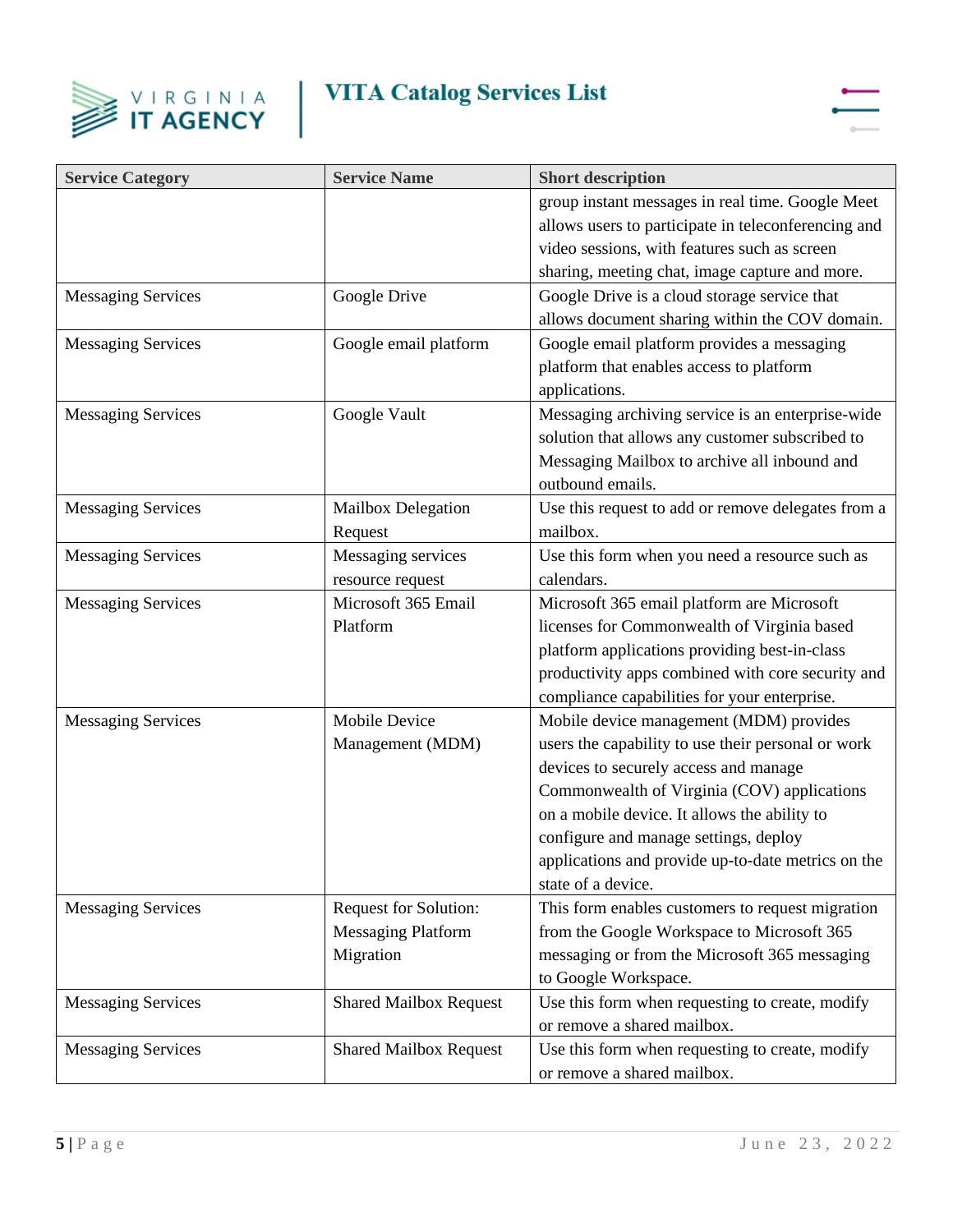



| <b>Service Category</b>   | <b>Service Name</b>       | <b>Short description</b>                            |
|---------------------------|---------------------------|-----------------------------------------------------|
| <b>Messaging Services</b> | Vault for former employee | Use this form to request permanent deletion for     |
|                           | (VFE) permanent deletion  | archived accounts.                                  |
| <b>Messaging Services</b> | Workspace One for Mobile  | Workspace One (formally AirWatch) for mobile        |
|                           | Device Management         | device management (MDM) enables eligible            |
|                           | (MDM)                     | customers to securely access and manage             |
|                           |                           | Commonwealth of Virginia (COV) applications         |
|                           |                           | on a mobile device without the use of a public      |
|                           |                           | facing application store. The service allows the    |
|                           |                           | ability to configure and manage settings, deploy    |
|                           |                           | applications and provide up to date metrics on the  |
|                           |                           | state of a device. Workspace One can support a      |
|                           |                           | wide array of devices including Apple and Google    |
|                           |                           | based technologies. An agency application must      |
|                           |                           | be configured by its owner to leverage Workspace    |
|                           |                           | One.                                                |
| <b>Network Services</b>   | Digital customer          | Digital Customer Experience (Digital CX) is a       |
|                           | experience (Digital CX)   | cloud-based product suite that blends human and     |
|                           |                           | artificial intelligence to enhance an agency's      |
|                           |                           | customer engagement across multiple digital         |
|                           |                           | channels to reach their customers wherever the      |
|                           |                           | customer is located. The end-to-end solution set is |
|                           |                           | designed to address an agency's needs for digital   |
|                           |                           | transformation using special features such as       |
|                           |                           | Virtual Agent, Live Agent, Knowledge Assist and     |
|                           |                           | Social Engagement.                                  |
| <b>Network Services</b>   | LiveNX access request     | Service tower supplier (STS) and agency request     |
|                           |                           | for access to LiveNX network monitoring tool.       |
| <b>Network Services</b>   | Managed LAN               | Managed LAN provides for the complete               |
|                           |                           | management of local area network switches           |
|                           |                           | including management, monitoring, configuration,    |
|                           |                           | trouble resolution and reporting.                   |
|                           |                           |                                                     |
|                           |                           | Must be implemented with a managed WAN or           |
|                           |                           | managed router and secure gateway.                  |
| <b>Network Services</b>   | Managed WAN (Change,      | Managed WAN provides for the complete               |
|                           | Upgrade)                  | management of wide area networking with a           |
|                           |                           | router to include management, monitoring,           |
|                           |                           | configuration, trouble resolution and traffic       |
|                           |                           | reporting.                                          |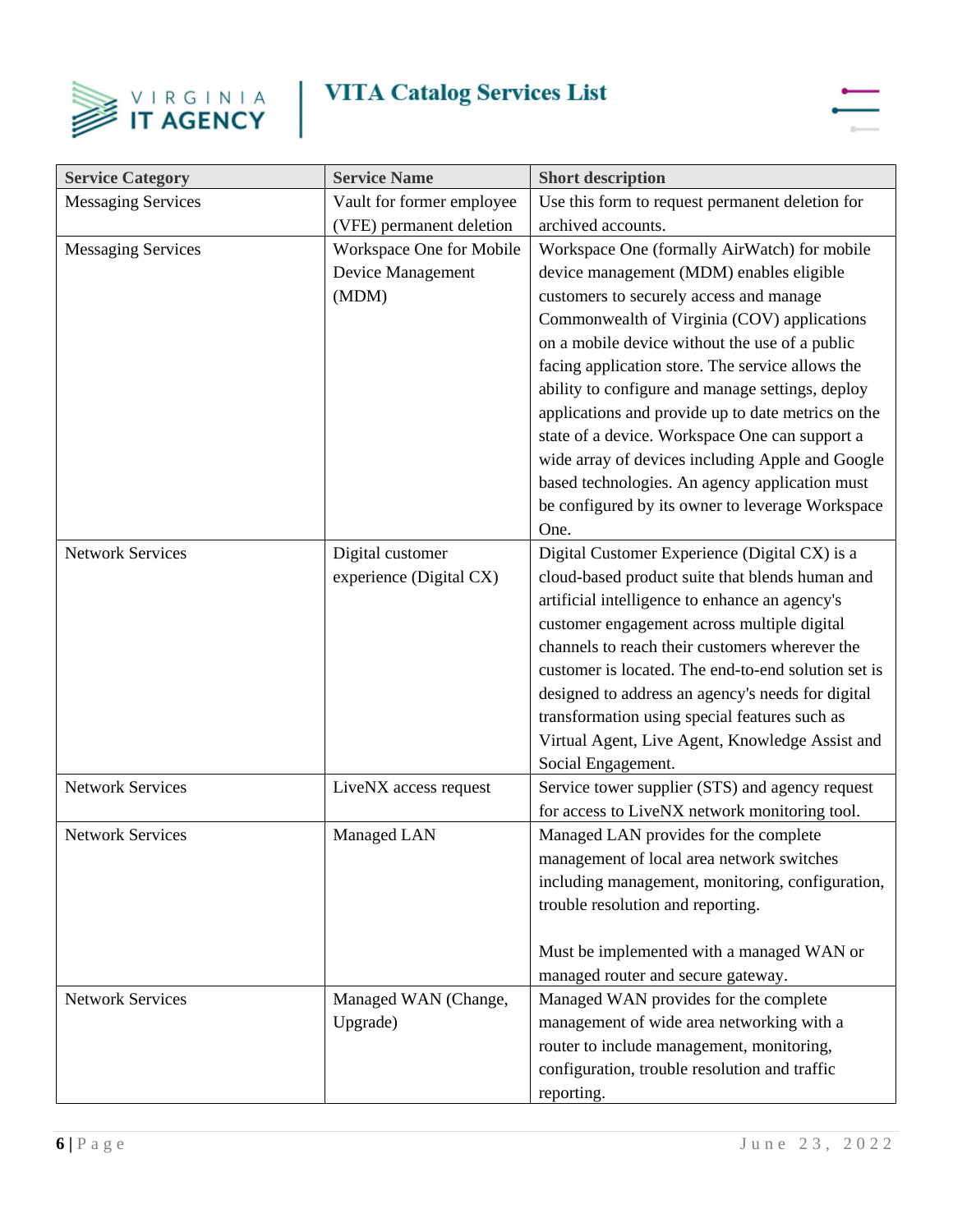



| <b>Service Category</b> | <b>Service Name</b>              | <b>Short description</b>                               |
|-------------------------|----------------------------------|--------------------------------------------------------|
| <b>Network Services</b> | Managed Wireless LAN             | Managed WLAN provides for the complete                 |
|                         |                                  | management of wireless local area network              |
|                         |                                  | equipment including management, monitoring,            |
|                         |                                  | configuration, trouble resolution and reporting.       |
|                         |                                  |                                                        |
|                         |                                  | Must be implemented with a managed WAN or              |
|                         |                                  | managed router and secure gateway.                     |
| <b>Network Services</b> | Network - MACD (Move,            | Use this form to request a change or disconnect to     |
|                         | Add, Change, Disconnect)         | an existing MWAN, MLAN, or MWLAN service.              |
| <b>Network Services</b> | <b>Secure Cloud Interconnect</b> | SCI provides an interconnection with the network       |
|                         | (SCI)                            | of select third-party cloud providers enabling an      |
|                         |                                  | agency to utilize those third-parties' cloud services  |
|                         |                                  | over a private IP to the COV environment               |
|                         |                                  | network. Once the first agency subscribes SCI, the     |
|                         |                                  | service rises to an enterprise connection at CESC.     |
|                         |                                  | The connection can grow as the commonwealth's          |
|                         |                                  | usage grows.                                           |
| <b>Network Services</b> | Secure Gateway Service           | Use this form to order the secure gateway (SG)         |
|                         |                                  | service. This is a network-based service that          |
|                         |                                  | securely connects the customer's private network       |
|                         |                                  | to the public internet through a logical, virtual port |
|                         |                                  | (universal port).                                      |
| <b>Network Services</b> | Server or Network device         | Request Server or Network to be added or               |
|                         | monitoring - (Add,               | removed from monitoring, modifications to              |
|                         | Remove, Suppress)                | existing monitoring configurations and monitoring      |
|                         |                                  | suppressions.                                          |
| <b>Network Services</b> | <b>Static IP Address</b>         | User requests\releases a Static IP Address             |
|                         | Request/Release                  |                                                        |
| <b>Network Services</b> | Telecommunications               | Telecommunications service priority (TSP) is a         |
|                         | service priority (TSP)           | U.S.-only program that authorizes national             |
|                         | coding                           | security and emergency preparedness (NS/EP)            |
|                         |                                  | organizations to receive priority treatment for vital  |
|                         |                                  | voice and data circuits or other                       |
|                         |                                  | telecommunications services.                           |
| <b>Network Services</b> | Third-party Postage              | This form is used to request a third-party postage     |
|                         | Machine Installation and         | machine connection to the Commonwealth of              |
|                         | <b>Network Connection</b>        | Virginia (COV) network. A third-party postage          |
|                         |                                  | machine is defined as any postage device that is       |
|                         |                                  | not owned by VITA's service supplier or does not       |
|                         |                                  | have an associated billable Resource Unit (RU).        |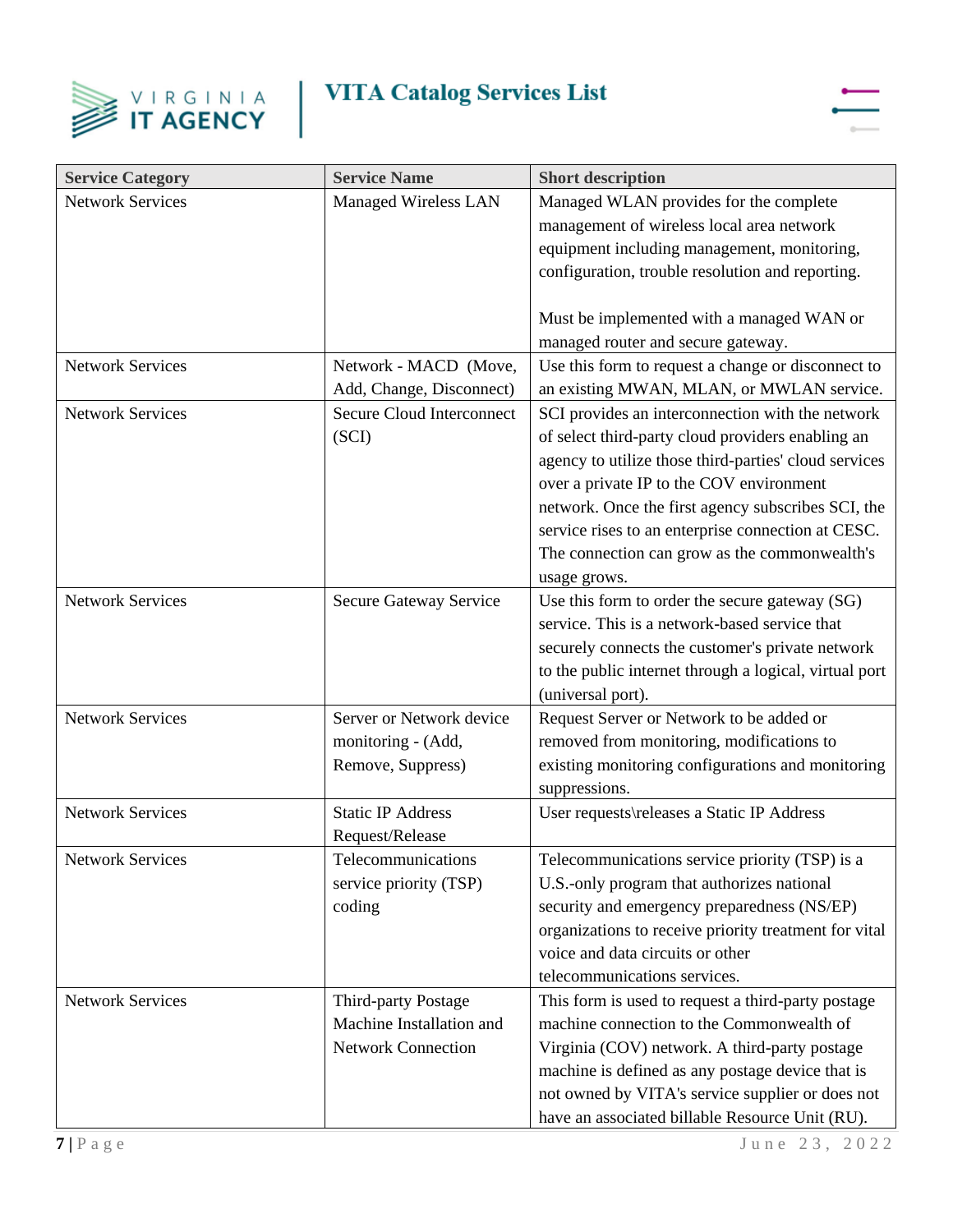



| <b>Service Category</b>    | <b>Service Name</b>            | <b>Short description</b>                            |
|----------------------------|--------------------------------|-----------------------------------------------------|
| <b>Network Services</b>    | Wide Area Network              | The Wide Area Network (WAN) Analysis                |
|                            | (WAN) Analysis                 | Reporting will allow authorized agency users to     |
|                            | Reporting                      | request access to view historical, as well as       |
|                            |                                | current, network analysis and to access multiple    |
|                            |                                | reporting options. This tool only supports agency   |
|                            |                                | sites that have undergone modernization.            |
| <b>Other Catalog Needs</b> | Add/Move/Change for Site       |                                                     |
|                            | Information                    |                                                     |
| <b>Other Catalog Needs</b> | <b>AITR/ISO Update Request</b> | Use this form to add or remove Agency or STS        |
|                            |                                | AITRs or ISOs.                                      |
| <b>Other Catalog Needs</b> | <b>Building Maintenance</b>    | This request will notify all IT Infrastructure      |
|                            |                                | Service Platform (ITISP) Service Providers and      |
|                            |                                | Users of planned maintenance.                       |
| <b>Other Catalog Needs</b> | <b>CMDB</b> Configuration Item | Modifying configuration items (CI) in the           |
|                            | (CI) Update Request            | configuration management database (CMDB)            |
| <b>Other Catalog Needs</b> | <b>DBHDS</b> Requests          |                                                     |
| <b>Other Catalog Needs</b> | <b>DCAR</b> Upload             | This Record Producer will allow you to upload       |
|                            |                                | <b>Dynamic Catalog Approval Routing</b>             |
|                            |                                | configurations from an excel template.              |
| <b>Other Catalog Needs</b> | <b>General Service Request</b> | Cannot find what you're looking for elsewhere in    |
|                            |                                | the service catalog? Utilize this form.             |
| <b>Other Catalog Needs</b> | Service Catalog Form           | This form is used by suppliers to request the       |
|                            | Maintenance Request            | creation, modification or removal of a form in the  |
|                            |                                | VITA service catalog.                               |
| <b>Other Catalog Needs</b> | <b>ServiceNow Feature</b>      | This form is used to request enhancements, report   |
|                            | Request                        | defects, or request the ServiceNow Tools Team to    |
|                            |                                | perform a task within ServiceNow.                   |
| <b>Personal Computing</b>  | <b>Agency Specific Device</b>  | A PC the agency needs that is not a standard PC     |
|                            |                                | offering                                            |
| <b>Personal Computing</b>  | Asset Install                  | Use this form to request that existing devices be   |
|                            |                                | installed onsite.                                   |
| <b>Personal Computing</b>  | <b>Asset Move</b>              | This form allows users to move assets from one      |
|                            |                                | site to another.                                    |
| Personal Computing         | <b>Asset Removal</b>           | This form allows users to complete up to 20         |
|                            |                                | agency asset removals on site including desktops,   |
|                            |                                | laptops and monitors.                               |
| <b>Personal Computing</b>  | <b>Asset Tag Replacement</b>   | Use this form to order a new asset tag for a device |
|                            |                                | (e.g., if the original asset tag is damaged or      |
|                            |                                | missing).                                           |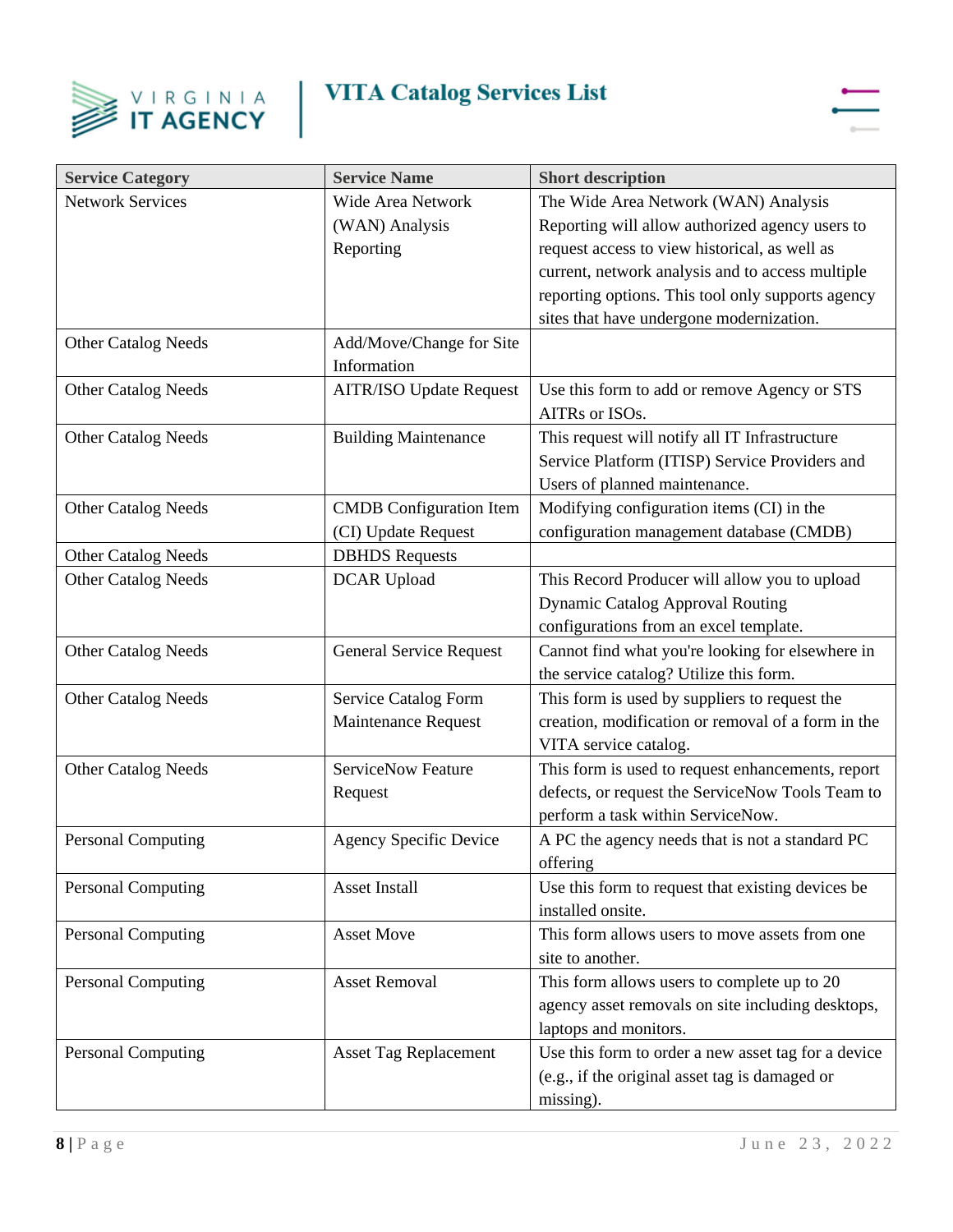



| <b>Service Category</b>   | <b>Service Name</b>       | <b>Short description</b>                           |
|---------------------------|---------------------------|----------------------------------------------------|
| <b>Personal Computing</b> | Belkin USB-C Dual         | Docking Station allows the connection of two HD    |
|                           | Display Dock              | monitors                                           |
| <b>Personal Computing</b> | Data Transfer             | Use this form to request data transfer from one    |
|                           |                           | device to another device. If more than 20 assets   |
|                           |                           | require data transfer, please submit a request for |
|                           |                           | solution (RFS).                                    |
| <b>Personal Computing</b> | Deferred personal         | This form is used to re-engage agencies in the PC  |
|                           | computer (PC) refresh re- | refresh process.                                   |
|                           | engagement                |                                                    |
| <b>Personal Computing</b> | Dell 130-Watt Type-C 3-   | Dell Charger                                       |
|                           | Prong AC Adapter with 3.2 |                                                    |
|                           | ft Power Cord             |                                                    |
| <b>Personal Computing</b> | Dell 24in Monitor -       | <b>Dell Monitor</b>                                |
|                           | P2422H                    |                                                    |
| <b>Personal Computing</b> | Dell 27in Monitor -       | Dell Monitor                                       |
|                           | P2722H                    |                                                    |
| <b>Personal Computing</b> | Dell 45-Watt 3-Prong AC   | Dell Charger                                       |
|                           | Adapter with 1 meter      |                                                    |
|                           | Power Cord                |                                                    |
| <b>Personal Computing</b> | Dell 65 Watt 3-Prong AC   | Stop lugging your AC adapter back and forth        |
|                           | Adapter with 6 ft Power   | between home and office. Get a second AC           |
|                           | Cord                      | adapter for your notebook and keep one in the      |
|                           |                           | office and one for home or travel.                 |
| <b>Personal Computing</b> | Dell 90-Watt Type-C       | Model #492-BCBK                                    |
|                           | Adapter with 1M Power     |                                                    |
|                           | Cord                      |                                                    |
| <b>Personal Computing</b> | Dell 90W Power Supply     | Dell Charger                                       |
|                           | for Latitude 5420 Rugged  |                                                    |
| <b>Personal Computing</b> | Dell Adapter (USB-C to    | Dell Adapter                                       |
|                           | Ethernet)                 |                                                    |
| <b>Personal Computing</b> | Dell Business Dock -      | <b>Dell Docking Station</b>                        |
|                           | WD19S 130W Power          |                                                    |
|                           | Delivery / 180W adapter   |                                                    |
| <b>Personal Computing</b> | Dell Business Dock -      | <b>Dell Docking Station</b>                        |
|                           | WD19S 90W Power           |                                                    |
|                           | Delivery / 130W adapter   |                                                    |
| <b>Personal Computing</b> | Dell Keyboard Cover with  | Dell Keyboard Peripheral                           |
|                           | Kickstand                 |                                                    |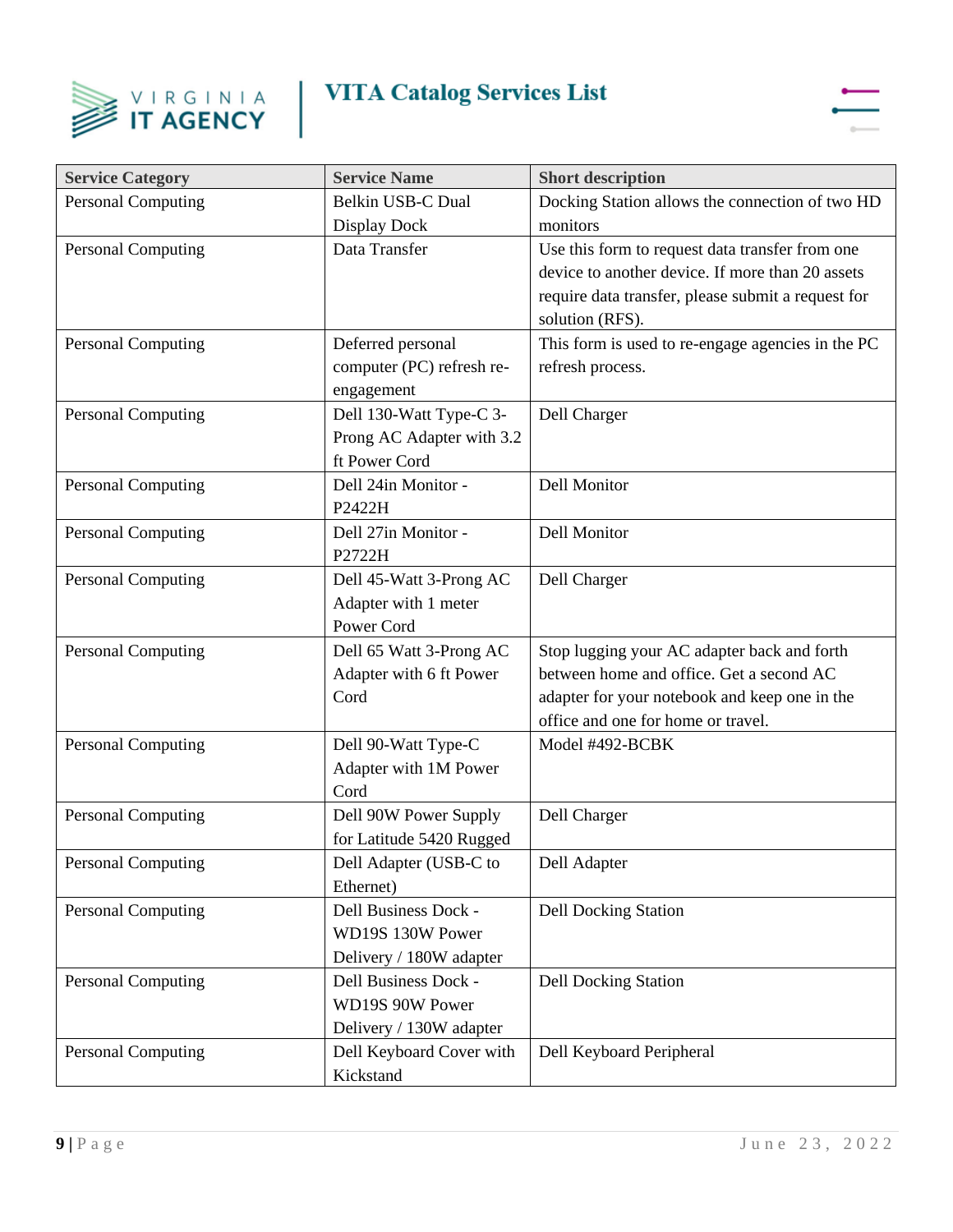



| <b>Service Category</b>   | <b>Service Name</b>           | <b>Short description</b>                           |
|---------------------------|-------------------------------|----------------------------------------------------|
| <b>Personal Computing</b> | Dell Latitude 5320 2-in-1     | Traveling Professional - Tablets (Detachable &     |
|                           | Tablet                        | Convertible)                                       |
| <b>Personal Computing</b> | Dell Latitude 5420 Rugged     | Field Worker - Ruggedized Laptop                   |
|                           | Laptop                        |                                                    |
| <b>Personal Computing</b> | Dell Latitude 7220 Rugged     | Field Worker - Ruggedized Tablet                   |
|                           | Tablet                        |                                                    |
| <b>Personal Computing</b> | Dell Latitude 9520 2-in-1     | Traveling Professional - Premium Laptop Plus       |
| <b>Personal Computing</b> | Dell Latitude Rugged          | <b>Dell Docking Station</b>                        |
|                           | <b>Display Port Desk Dock</b> |                                                    |
| <b>Personal Computing</b> | <b>Dell Mobile Precision</b>  | Traveling Professional - Performance Laptop        |
|                           | 3551 - Productivity           |                                                    |
| Personal Computing        | <b>Dell Mobile Precision</b>  | Engineer - Premium Laptop                          |
|                           | 5560                          |                                                    |
| <b>Personal Computing</b> | <b>Dell Notebook Power</b>    | <b>Dell Battery</b>                                |
|                           | Bank Plus (65Wh)              |                                                    |
| <b>Personal Computing</b> | Dell OptiPlex 3090 SFF        | Desk Centric - Standard Desktop                    |
| <b>Personal Computing</b> | Dell Precision 3650 Tower     | Engineer - Premium Desktop                         |
| <b>Personal Computing</b> | <b>Dell Pro Wireless</b>      | Dell Keyboard and Mouse                            |
|                           | Keyboard and Mouse -          |                                                    |
|                           | <b>KM5221W</b>                |                                                    |
| <b>Personal Computing</b> | Dell Rugged Active Pen-       | Model #750-ABNG                                    |
|                           | <b>PN720R</b>                 |                                                    |
| <b>Personal Computing</b> | Dell Rugged Tablet Dock       | <b>Dell Docking Station</b>                        |
| <b>Personal Computing</b> | Dell Thunderbolt Dock -       | <b>Dell Docking Station</b>                        |
|                           | WD19TBS 130W Power            |                                                    |
|                           | Delivery / 180W adapter       |                                                    |
| <b>Personal Computing</b> | Dell USB Slim DVD +/-         | Dell External DVD Drive                            |
|                           | <b>RW</b> Drive               |                                                    |
| <b>Personal Computing</b> | Dell Wired Keyboard -         | Dell Keyboard and Mouse                            |
|                           | KB216 and Wireless            |                                                    |
|                           | Mouse-WM126                   |                                                    |
| <b>Personal Computing</b> | Desktop Pilot Group           | Use this form to add and/or remove users from      |
|                           | Update                        | your agency's pilot deployment group.              |
| Personal Computing        | <b>EUC CMDB Device</b>        | Use this form to update computer asset inventory   |
|                           | Update                        | information (e.g., user address, and asset tag) in |
|                           |                               | the configuration management database (CMDB).      |
| <b>Personal Computing</b> | HP 235 Wireless Mouse         | HP Keyboard and Mouse                              |
|                           | and Keyboard Combo            |                                                    |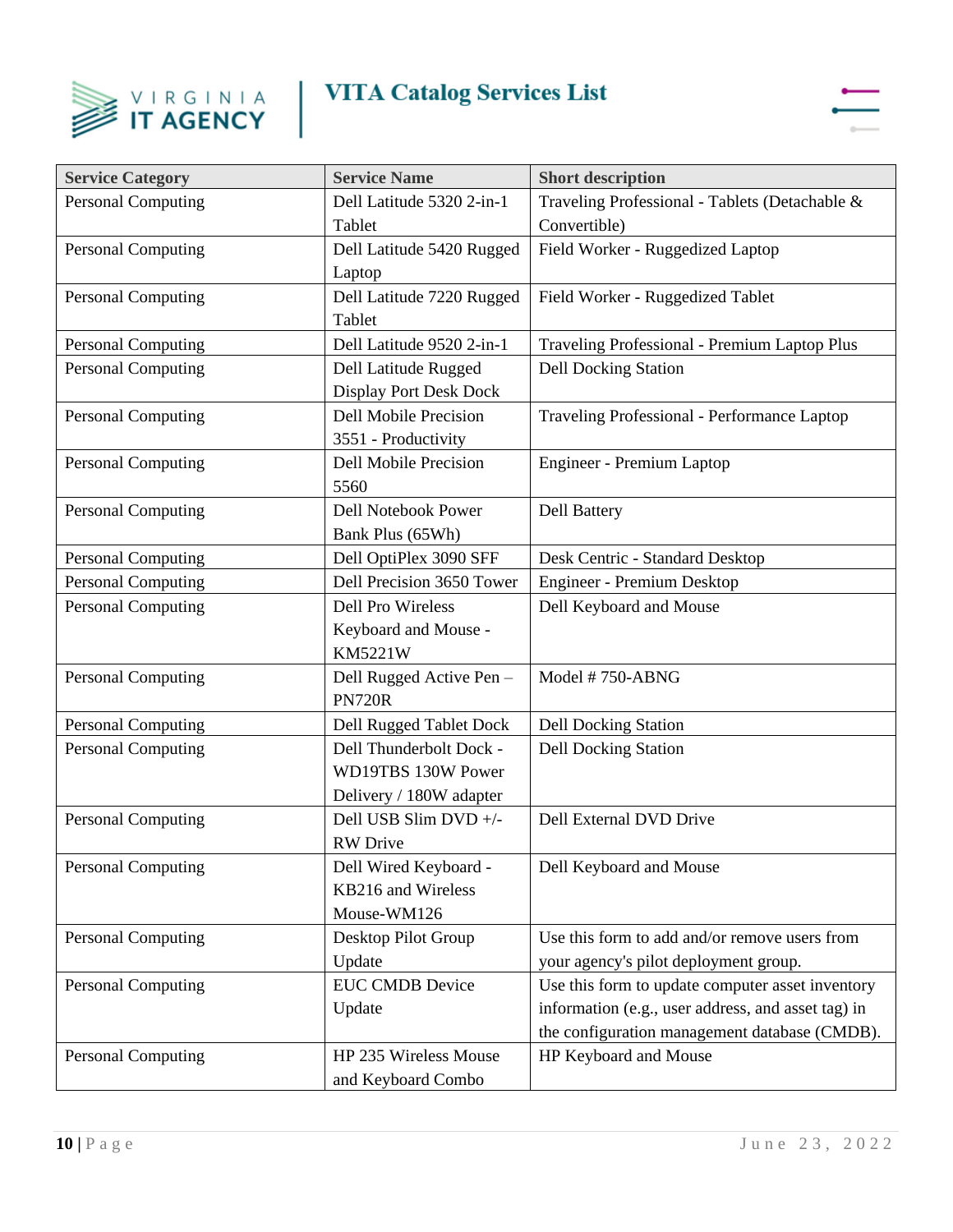



| <b>Service Category</b>   | <b>Service Name</b>      | <b>Short description</b>                      |
|---------------------------|--------------------------|-----------------------------------------------|
| <b>Personal Computing</b> | HP 65W Smart AC          | The smart AC adapter can be used with any     |
|                           | Adapter                  | notebook and it adjusts the power to whatever |
|                           |                          | your notebook requires.                       |
| <b>Personal Computing</b> | HP 65W USB-C Power       | This is an additional power adapter for your  |
|                           | Adapter                  | notebook.                                     |
| <b>Personal Computing</b> | HP Display Port to VGA   | <b>HP</b> Adapter                             |
|                           | Adapter                  |                                               |
| <b>Personal Computing</b> | HP E24 G4 FHD 24in       | <b>HP</b> Monitor                             |
|                           | Monitor                  |                                               |
| <b>Personal Computing</b> | HP E27 G4 FHD 27in       | <b>HP</b> Monitor                             |
|                           | Monitor                  |                                               |
| <b>Personal Computing</b> | HP EliteBook x360 1030   | Traveling Professional - Tablet (Detachable & |
|                           | G8                       | Convertible)                                  |
| <b>Personal Computing</b> | HP EliteDesk 800 G6 SFF  | Desk Centric - Performance Desktop            |
|                           | <b>Bundle</b>            |                                               |
| <b>Personal Computing</b> | HP ProDesk 600 G6 SFF    | Desk Centric - Standard Desktop               |
|                           | <b>Bundle</b>            |                                               |
| <b>Personal Computing</b> | <b>HP USB External</b>   | <b>HP External DVD Drive</b>                  |
|                           | <b>DVDRW</b> Drive       |                                               |
| <b>Personal Computing</b> | HP USB-C Dock G5         | <b>HP Docking Station</b>                     |
| <b>Personal Computing</b> | HP Z2 Tower G5 Bundle    | Engineer - Premium Desktop                    |
| <b>Personal Computing</b> | HP ZBook 4.5mm 200W      | Power up your supported HP laptop with the    |
|                           | Slim Smart AC Adapter    | 200W Slim Smart AC Adapter from HP.           |
| <b>Personal Computing</b> | HP zBook Firefly 14 G8   | Desk Centric - Standard Laptop                |
| <b>Personal Computing</b> | HP zBook Firefly 15 G8   | Traveling Professional - Standard Laptop Plus |
| <b>Personal Computing</b> | HP zBook Fury 15 G8      | Engineering - Premium Laptop                  |
| <b>Personal Computing</b> | Keep Your Hard Drive     | To allow customers to keep their hard drive   |
|                           |                          | instead of returning it with the device.      |
| <b>Personal Computing</b> | Microsoft Surface Dock 2 | <b>Microsoft Docking Station</b>              |
| Personal Computing        | Microsoft Surface Laptop | Traveling Professional - Performance Laptop   |
|                           | 4 13in                   |                                               |
| <b>Personal Computing</b> | Microsoft Surface Laptop | Traveling Professional - Premium Laptop Plus  |
|                           | 4 15in                   |                                               |
| <b>Personal Computing</b> | Microsoft Surface Power  | Microsoft Charger                             |
|                           | Supply (65W)             |                                               |
| <b>Personal Computing</b> | Microsoft Surface Pro 7+ | Traveling Professional - Tablet (Detachable & |
|                           |                          | Convertible)                                  |
| <b>Personal Computing</b> | Microsoft Surface Pro 8  | Traveling Professional - Tablet (Detachable & |
|                           | <b>LTE</b>               | Convertible)                                  |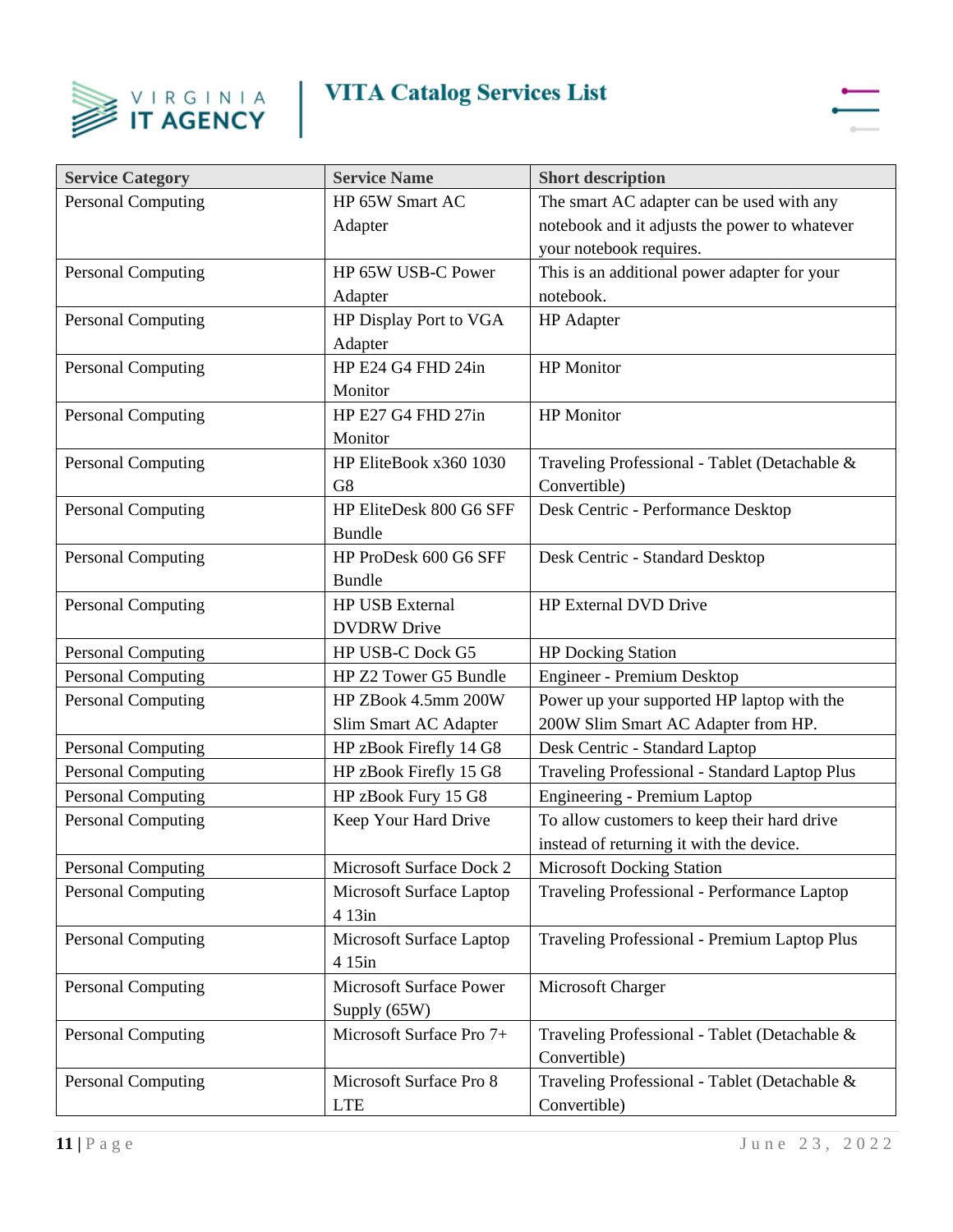



| <b>Service Category</b>   | <b>Service Name</b>                                               | <b>Short description</b>                                                                                                                                                                             |
|---------------------------|-------------------------------------------------------------------|------------------------------------------------------------------------------------------------------------------------------------------------------------------------------------------------------|
| <b>Personal Computing</b> | Microsoft Surface USB-C<br><b>Travel Hub</b>                      | Microsoft Adapter                                                                                                                                                                                    |
| <b>Personal Computing</b> | PC Reimage                                                        | Use this form to request that a PC be reimaged. If<br>more than 20 PCs require reimaging, please<br>submit a request for solution (RFS).                                                             |
| <b>Personal Computing</b> | Personal Computing Order<br><b>Cancellation Request</b>           | This form is used to request cancellation of an<br>active Personal Computing device or peripheral<br>order.                                                                                          |
| <b>Personal Computing</b> | <b>Personal Device Service</b><br>Tier Change                     | Use this form to request a service (support) tier<br>change for an end user computing device. The<br>available service tiers are Gold, Silver, Bronze and<br>Offline.                                |
| <b>Personal Computing</b> | <b>Printer Driver Install</b>                                     | This form allows users to install print drivers on<br>up to 20 machines.                                                                                                                             |
| <b>Personal Computing</b> | Software Change-Removal                                           | Use this form to request a software update to or<br>removal from a workstation. If more than 20<br>workstations require a software update or removal,<br>please submit a request for solution (RFS). |
| <b>Personal Computing</b> | Software Install                                                  | This form allows users the ability to install<br>software on up to 20 agency devices.                                                                                                                |
| <b>Personal Computing</b> | <b>Solution Center Asset</b><br>Quarantine                        | This form allows the solution center to determine<br>disposition of quarantined assets at the disposal<br>vendor.                                                                                    |
| Personal Computing        | <b>Solution Center Field</b><br>Swap                              | This form allows solution center to conduct a field<br>swap (install and/or removal) for a broken asset.                                                                                             |
| <b>Personal Computing</b> | Surface Arc Mouse - Light<br>Grey                                 | <b>Microsoft Mouse</b>                                                                                                                                                                               |
| <b>Personal Computing</b> | Surface Dongle mDP-<br><b>HDMI</b>                                | Microsoft Adapter                                                                                                                                                                                    |
| <b>Personal Computing</b> | Surface Dongle mDP-<br><b>VGA</b>                                 | Microsoft Adapter                                                                                                                                                                                    |
| <b>Personal Computing</b> | Surface Go Signature Type<br>Cover - Keyboard                     | Part # FMN-00001, Model # FMN-00001                                                                                                                                                                  |
| Personal Computing        | Surface Keyboard - Gray                                           | Microsoft Keyboard                                                                                                                                                                                   |
| <b>Personal Computing</b> | Surface Mouse - Gray                                              | <b>Microsoft Mouse</b>                                                                                                                                                                               |
| <b>Personal Computing</b> | Surface Pen                                                       | Microsoft Pen Peripheral                                                                                                                                                                             |
| <b>Personal Computing</b> | Targus 15.6in Intellect<br><b>Advanced Backpack</b><br>(TSB968GL) | Part # TSB968GL, Model # TSB968GL                                                                                                                                                                    |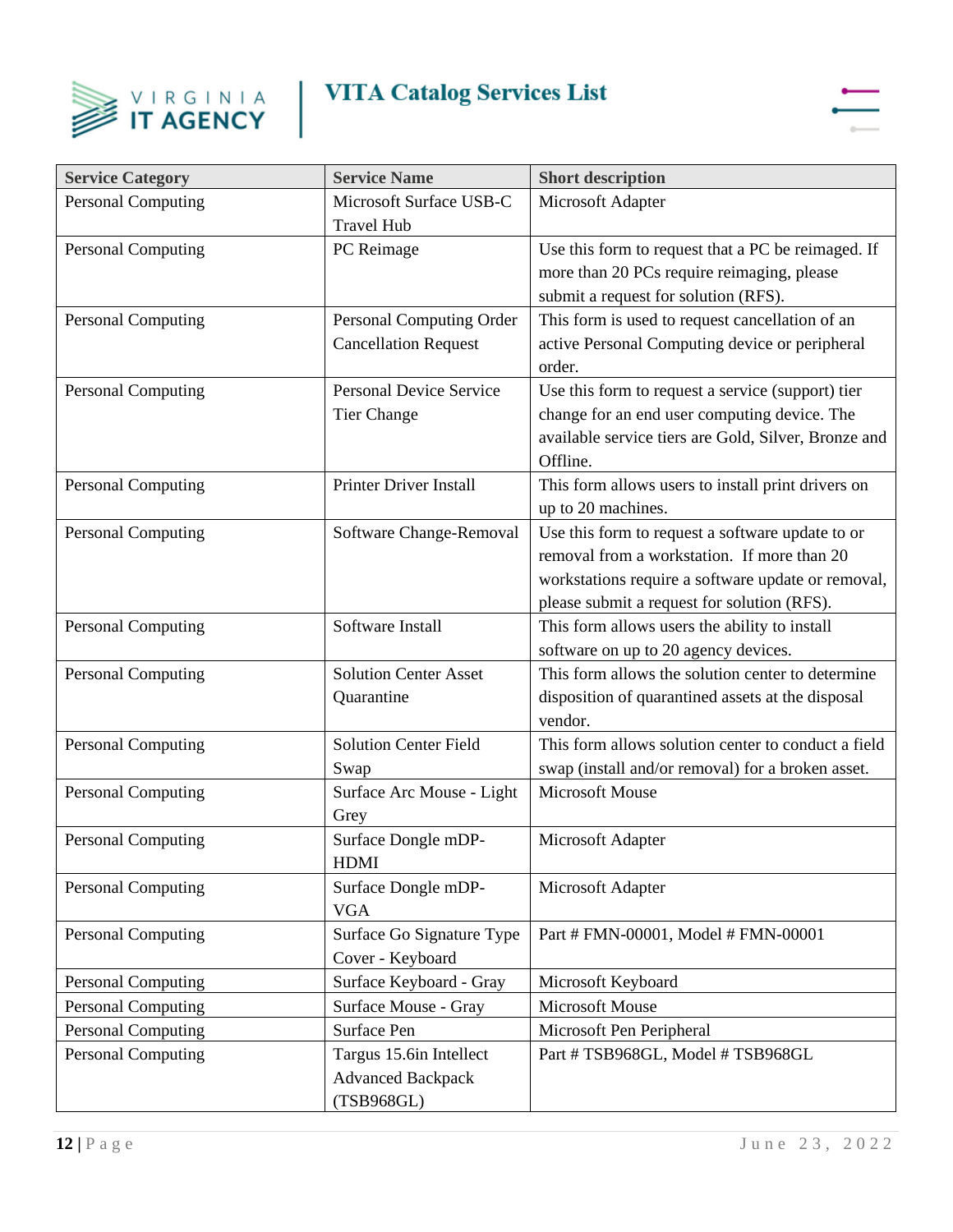



| <b>Service Category</b>   | <b>Service Name</b>                                        | <b>Short description</b>                                                                                                                                                                                                                                                                                                                                                                                                            |
|---------------------------|------------------------------------------------------------|-------------------------------------------------------------------------------------------------------------------------------------------------------------------------------------------------------------------------------------------------------------------------------------------------------------------------------------------------------------------------------------------------------------------------------------|
| <b>Personal Computing</b> | Targus 15.6in Meridian II<br><b>Toploading Laptop Case</b> | <b>Laptop Case</b>                                                                                                                                                                                                                                                                                                                                                                                                                  |
| <b>Personal Computing</b> | <b>Targus Intellect Sleeve</b><br>with Strap (TBT240US)    | <b>Laptop Case</b>                                                                                                                                                                                                                                                                                                                                                                                                                  |
| <b>Personal Computing</b> | Wenger Structure 16<br><b>Laptop Slimcase</b>              | Laptop Case                                                                                                                                                                                                                                                                                                                                                                                                                         |
| <b>Personal Computing</b> | Windows 10 Semi-Annual<br>Channel (SAC) Approval           | Use this form to provide approval for a Windows<br>10 semi-annual channel (SAC) operating system<br>(OS) update.                                                                                                                                                                                                                                                                                                                    |
| <b>Printer Services</b>   | <b>Follow Print Service</b><br>(FPS)                       | The follow print service<br>(FPS) provides print management workflows for<br>authentication, desktop printing and secure<br>printing and reporting from any enabled device in<br>the user's agency.                                                                                                                                                                                                                                 |
| <b>Printer Services</b>   | <b>HP Color LaserJet</b><br>Enterprise M555DN              | This category 2 networked single-function printer<br>is a desktop model with color print capability that<br>is suited for moderate use. This device prints 40<br>pages per minute on up to 8.5x14" paper. Xerox<br>catalog devices are 60-month leases, and the<br>associated accessories must be ordered with the<br>initial device request. Also, the printer needs to be<br>networked to gain the benefit of all features.       |
| <b>Printer Services</b>   | HP Color LaserJet Pro<br><b>M454DN</b>                     | This category 1 networked single-function printer<br>is a desktop model with color print capability that<br>is suited for low use. This device prints 35 pages<br>per minute on up to 8.5x14" paper. Xerox catalog<br>devices are 60-month leases, and the associated<br>accessories must be ordered with the initial device<br>request. Also, the printer needs to be networked<br>to gain the benefit of all features.            |
| <b>Printer Services</b>   | <b>HP LaserJet Enterprise</b><br><b>M611DN</b>             | This category 4 networked single-function printer<br>is a desktop model with black and white print<br>capability that is suited for high use. This device<br>prints 65 pages per minute on up to 8.5x14" paper.<br>Xerox catalog devices are 60-month leases, and<br>the associated accessories must be ordered with<br>the initial device request. Also, the printer needs<br>to be networked to gain the benefit of all features. |
| <b>Printer Services</b>   | HP LaserJet M404DN                                         | This category 1 networked single-function printer<br>is a desktop model with black and white print                                                                                                                                                                                                                                                                                                                                  |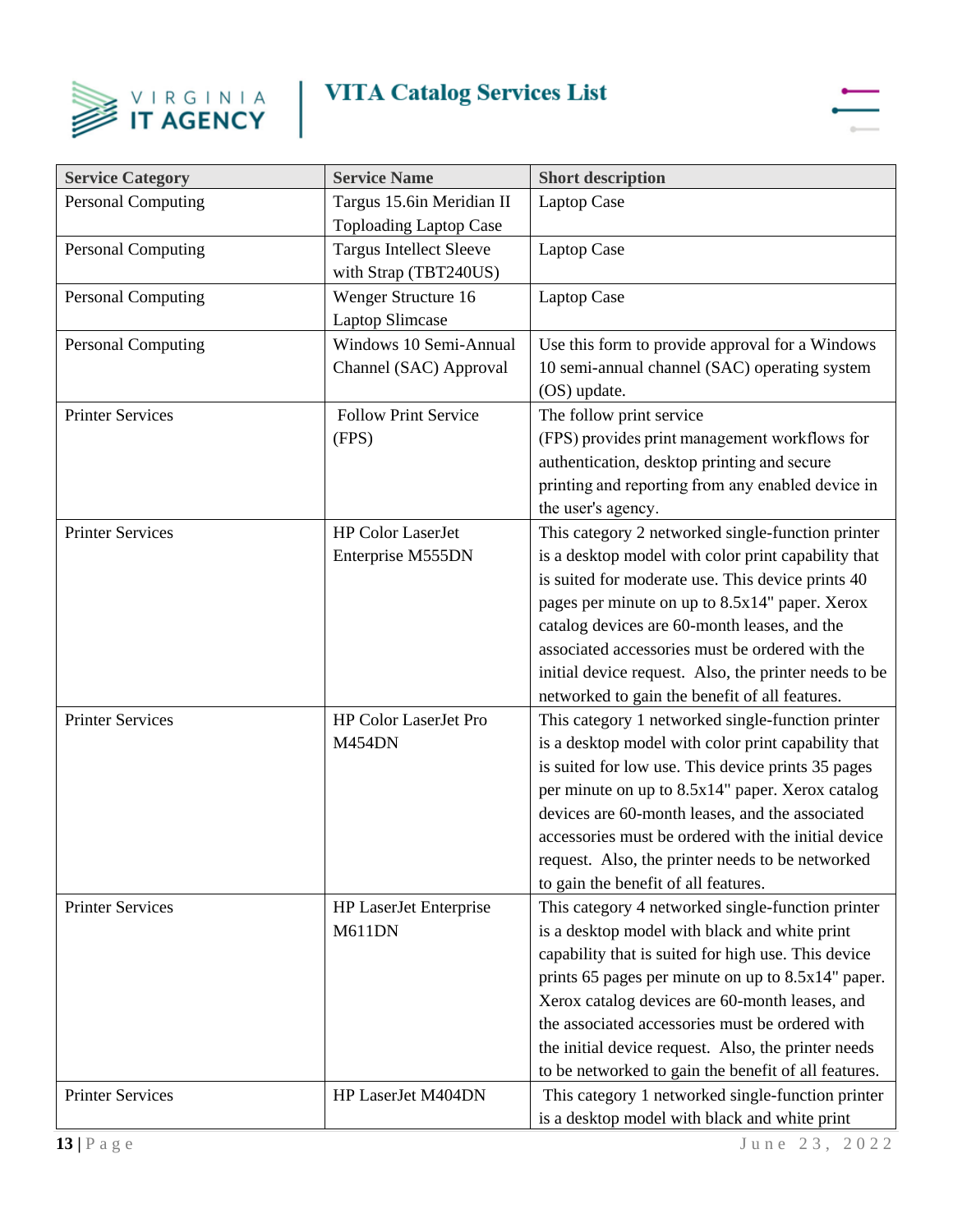



| <b>Service Category</b> | <b>Service Name</b>   | <b>Short description</b>                             |
|-------------------------|-----------------------|------------------------------------------------------|
|                         |                       | capability that is suited for low use. This device   |
|                         |                       | prints 40 pages per minute on up to 8.5x14" paper.   |
|                         |                       | Xerox catalog devices are 60-month leases, and       |
|                         |                       | the associated accessories must be ordered with      |
|                         |                       | the initial device request. Also, the printer needs  |
|                         |                       | to be networked to gain the benefit of all features. |
| <b>Printer Services</b> | HP LaserJet M610DN    | This category 3 networked single-function printer    |
|                         |                       | is a desktop model with black and white print        |
|                         |                       | capability that is suited for moderate use. This     |
|                         |                       | device prints 55 pages per minute on up to           |
|                         |                       | 8.5x14" paper. Xerox catalog devices are 60-         |
|                         |                       | month leases, and the associated accessories must    |
|                         |                       | be ordered with the initial device request. Also,    |
|                         |                       | the printer needs to be networked to gain the        |
|                         |                       | benefit of all features.                             |
| <b>Printer Services</b> | Printer - MACD (Move, | This form is used to request moves of networked      |
|                         | Dispose)              | multifunction or single-function printers within an  |
|                         |                       | office or to request disposal of any networked       |
|                         |                       | multifunction or single-function printer in the      |
|                         |                       | VITA MPS program.                                    |
| <b>Printer Services</b> | Printer – Consumables | Use this form to request consumables for a           |
|                         |                       | networked multifunction or single-function           |
|                         |                       | printer.                                             |
| <b>Printer Services</b> | Xerox B405DN          | This category 1 multifunctional print device is a    |
|                         |                       | desktop model with black and white print             |
|                         |                       | capability that is suited for low use. This device   |
|                         |                       | prints at 47 pages per minute on up to 8.5x14"       |
|                         |                       | paper. Xerox catalog devices are 60-month leases,    |
|                         |                       | and the associated accessories must be ordered       |
|                         |                       | with the initial device request. Also, the MFD       |
|                         |                       | device needs to be networked to gain the benefit     |
|                         |                       | of all features.                                     |
| <b>Printer Services</b> | Xerox B7035H          | This category 1 multifunctional print device is a    |
|                         |                       | floor standing model with black and white print      |
|                         |                       | capability that is suited for low use. The device    |
|                         |                       | prints at 35 pages per minute on up to $11x17$ "     |
|                         |                       | paper. Xerox catalog devices are 60-month leases,    |
|                         |                       | and the associated accessories must be ordered       |
|                         |                       | with the initial device request. Also, the MFD       |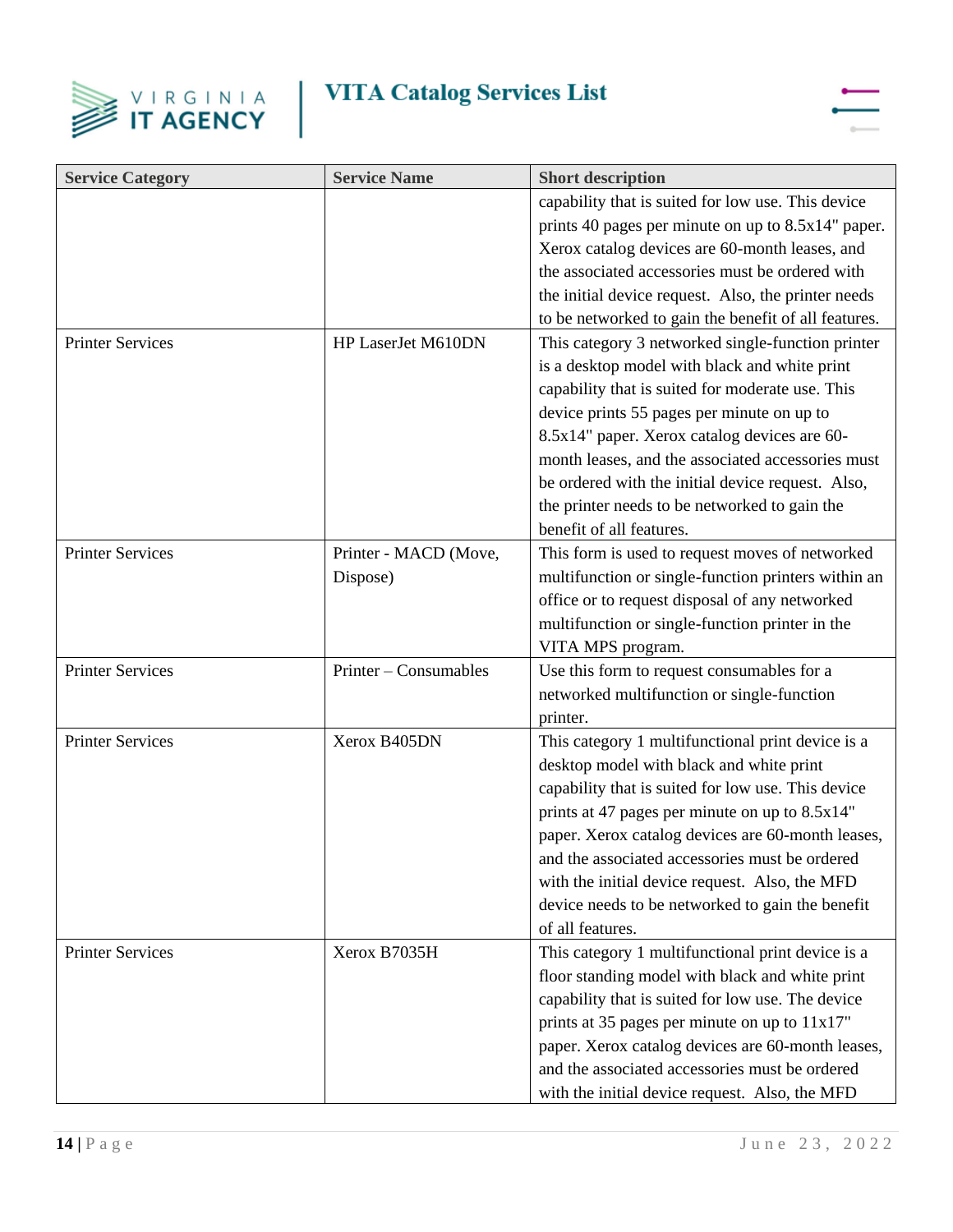



| <b>Service Category</b> | <b>Service Name</b> | <b>Short description</b>                             |
|-------------------------|---------------------|------------------------------------------------------|
|                         |                     | device needs to be networked to gain the benefit     |
|                         |                     | of all features.                                     |
| <b>Printer Services</b> | Xerox B8145H        | This category 2 multifunctional print device is a    |
|                         |                     | floor standing model with black and white print      |
|                         |                     | capability that is suited for moderate use. This     |
|                         |                     | device prints 45 pages per minute on up to $11x17$ " |
|                         |                     | paper. Xerox catalog devices are 60-month leases,    |
|                         |                     | and the associated accessories must be ordered       |
|                         |                     | with the initial device request. Also, the MFD       |
|                         |                     | device needs to be networked to gain the benefit     |
|                         |                     | of all features.                                     |
| <b>Printer Services</b> | Xerox B8170H        | This category 3 multifunctional print device is a    |
|                         |                     | floor standing model with black and white print      |
|                         |                     | capability that is suited for high use. This device  |
|                         |                     | prints 75 pages per minute on up to 11x17" paper.    |
|                         |                     | Xerox catalog devices are 60-month leases, and       |
|                         |                     | the associated accessories must be ordered with      |
|                         |                     | the initial device request. Also, the MFD device     |
|                         |                     | needs to be networked to gain the benefit of all     |
|                         |                     | features.                                            |
| <b>Printer Services</b> | Xerox C405DN        | This category 4 multifunctional print device is a    |
|                         |                     | desktop model with color print capability that is    |
|                         |                     | suited for low use. This device prints 36 pages per  |
|                         |                     | minute on up to 8.5x14" paper. Xerox catalog         |
|                         |                     | devices are 60-month leases, and the associated      |
|                         |                     | accessories must be ordered with the initial device  |
|                         |                     | request. Also, the MFD device needs to be            |
|                         |                     | networked to gain the benefit of all features.       |
| <b>Printer Services</b> | Xerox C8135H        | This category 4 multifunctional print device is a    |
|                         |                     | floor standing model with color print capability     |
|                         |                     | that is suited for low use. This device prints 35    |
|                         |                     | pages per minute on up to 11x17" paper. Xerox        |
|                         |                     | catalog devices are 60-month leases, and the         |
|                         |                     | associated accessories must be ordered with the      |
|                         |                     | initial device request. Also, the MFD device         |
|                         |                     | needs to be networked to gain the benefit of all     |
|                         |                     | features.                                            |
| <b>Printer Services</b> | Xerox C8145H        | This category 5 multifunctional print device is a    |
|                         |                     | floor standing model with color print capability     |
|                         |                     | that is suited for moderate use. This device prints  |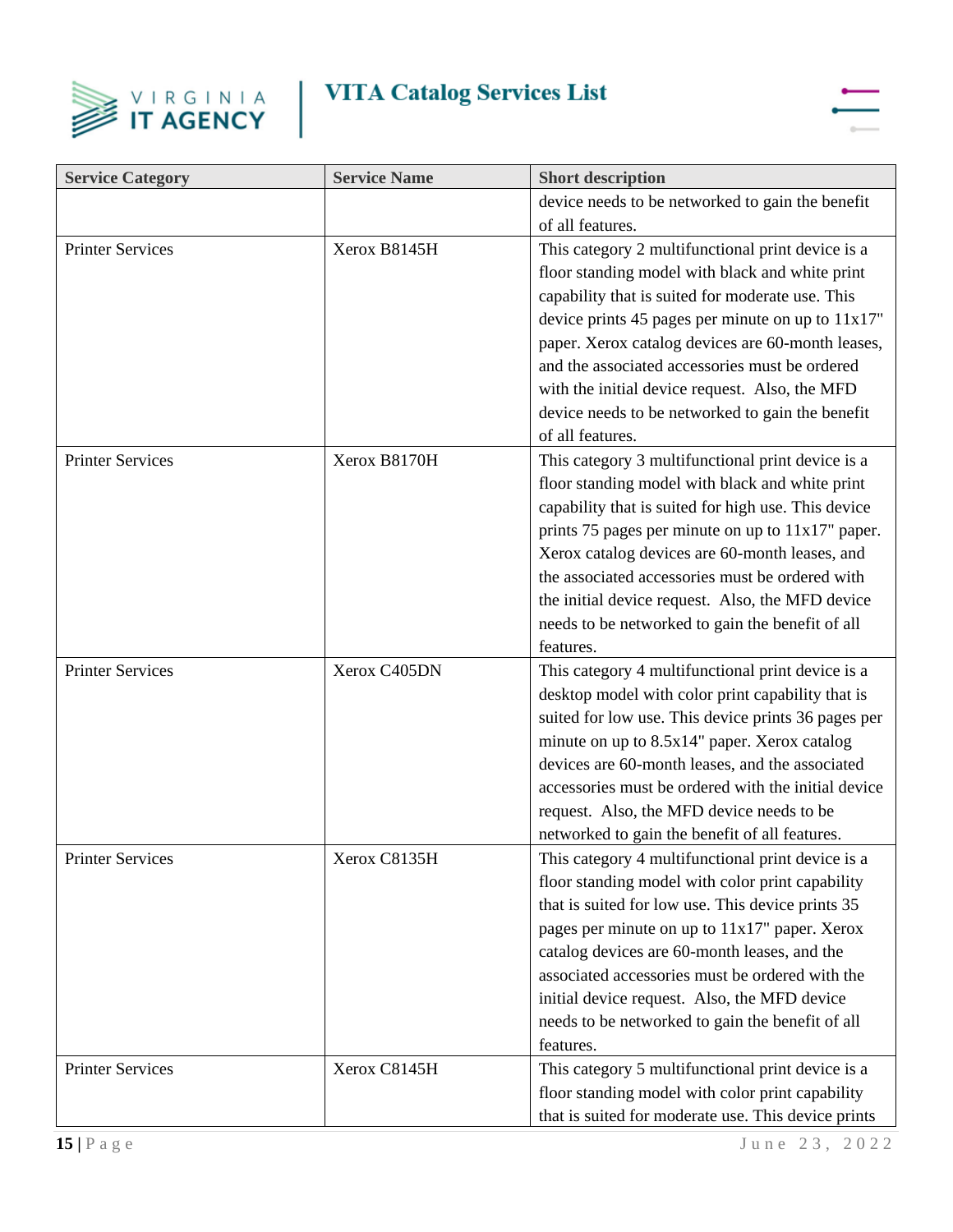



| <b>Service Category</b> | <b>Service Name</b>    | <b>Short description</b>                                                                                                                                                                                                                                                                                                                                                                                                                            |
|-------------------------|------------------------|-----------------------------------------------------------------------------------------------------------------------------------------------------------------------------------------------------------------------------------------------------------------------------------------------------------------------------------------------------------------------------------------------------------------------------------------------------|
|                         |                        | 45 pages per minute on up to 11x17" paper. Xerox<br>catalog devices are 60-month leases, and the<br>associated accessories must be ordered with the<br>initial device request. Also, the MFD device<br>needs to be networked to gain the benefit of all<br>features.                                                                                                                                                                                |
| <b>Printer Services</b> | Xerox C8170H           | This category 6 multifunctional print device is a<br>floor standing model with color print capability<br>that is suited for high use. This device prints 70<br>pages per minute on up to 11x17" paper. Xerox<br>catalog devices are 60-month leases, and the<br>associated accessories must be ordered with the<br>initial device request. Also, the MFD device<br>needs to be networked to gain the benefit of all<br>features.                    |
| <b>Printer Services</b> | Xerox VersaLink B400DN | This category 2 networked single-function printer<br>is a desktop model with black and white print<br>capability that is suited for moderate use. This<br>device prints 47 pages per minute on up to<br>8.5x14" paper. Xerox catalog devices are 60-<br>month leases, and the associated accessories must<br>be ordered with the initial device request. Also,<br>the printer needs to be networked to gain the<br>benefit of all features.         |
| <b>Printer Services</b> | Xerox VersaLink B600DN | This category 3 networked single-function printer<br>is a desktop model with black and white print<br>capability that is suited for moderate to high use.<br>This device prints 58 pages per minute on up to<br>8.5x14" paper. Xerox catalog devices are 60-<br>month leases, and the associated accessories must<br>be ordered with the initial device request. Also,<br>the printer needs to be networked to gain the<br>benefit of all features. |
| <b>Printer Services</b> | Xerox VersaLink B610DN | This category 4 networked single-function printer<br>is a desktop model with black and white print<br>capability that is suited for high use. This device<br>prints 65 pages per minute on up to 8.5x14" paper.<br>Xerox catalog devices are 60-month leases, and<br>the associated accessories must be ordered with                                                                                                                                |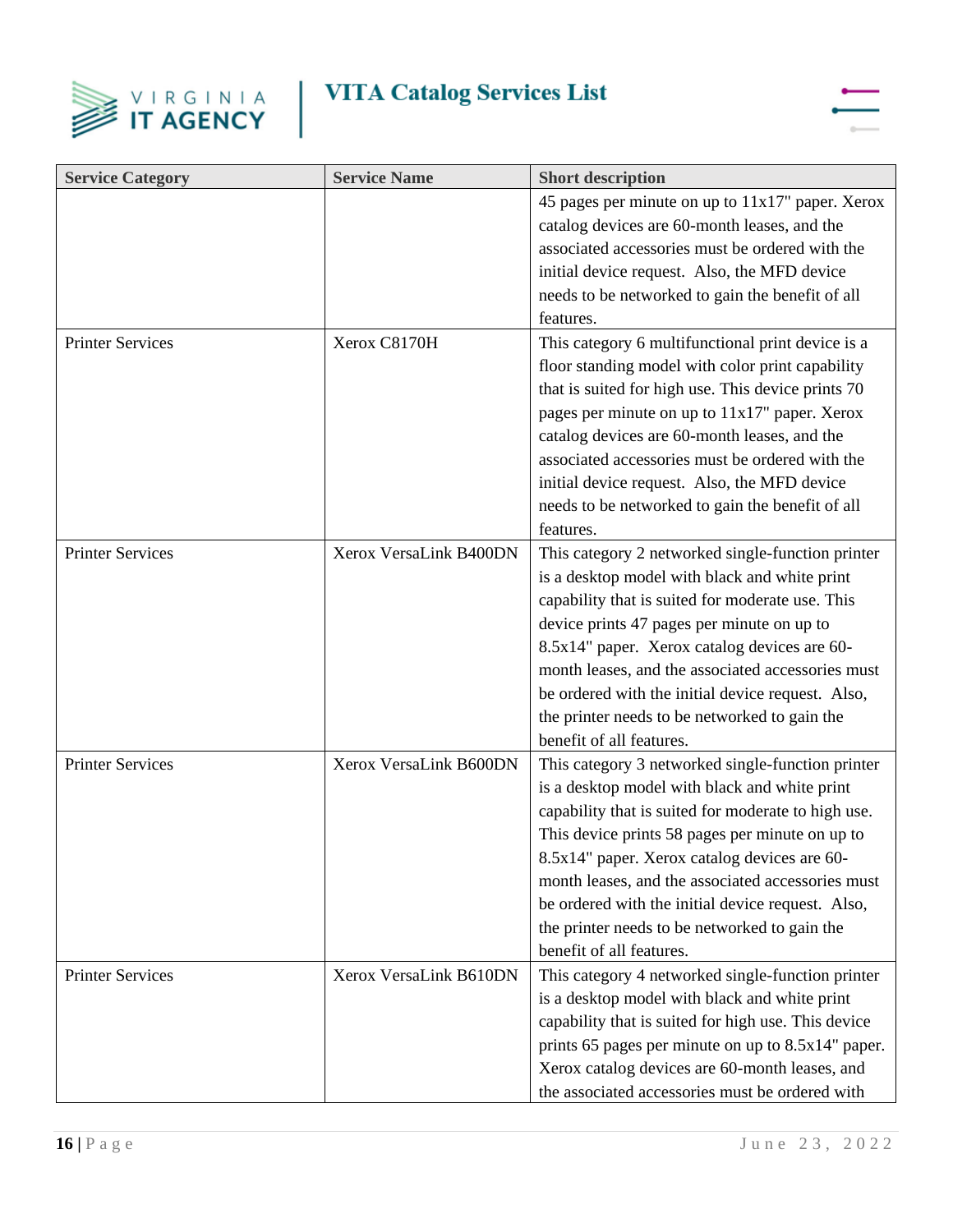



| <b>Service Category</b>     | <b>Service Name</b>      | <b>Short description</b>                              |
|-----------------------------|--------------------------|-------------------------------------------------------|
|                             |                          | the initial device request. Also, the printer needs   |
|                             |                          | to be networked to gain the benefit of all features.  |
| <b>Printer Services</b>     | Xerox VersaLink C500DN   | This category 2 networked single-function printer     |
|                             |                          | is a desktop model with color print capability that   |
|                             |                          | is suited for moderate use. This device prints 45     |
|                             |                          | pages per minute on up to 8.5x14" paper. Xerox        |
|                             |                          | catalog devices are 60-month leases, and the          |
|                             |                          | associated accessories must be ordered with the       |
|                             |                          | initial device request. Also, the printer needs to be |
|                             |                          | networked to gain the benefit of all features.        |
| <b>Printer Services</b>     | Xerox VersaLink C600DN   | This category 3 networked single-function printer     |
|                             |                          | is a desktop model with color print capability that   |
|                             |                          | is suited for moderate to high use. This device       |
|                             |                          | prints 55 pages per minute on up to 8.5x14" paper.    |
|                             |                          | Xerox catalog devices are 60-month leases, and        |
|                             |                          | the associated accessories must be ordered with       |
|                             |                          | the initial device request. Also, the printer needs   |
|                             |                          | to be networked to gain the benefit of all features.  |
| <b>Printer Services</b>     | Xerox VersaLink          | This category 4 networked single-function printer     |
|                             | C8000DT                  | is a desktop model with color print capability that   |
|                             |                          | is suited for high use. This device prints 45 pages   |
|                             |                          | per minute up to $12x18$ " paper and banners on up    |
|                             |                          | to 12x52" paper. Xerox catalog devices are 60-        |
|                             |                          | month leases, and the associated accessories must     |
|                             |                          | be ordered with the initial device request. Also,     |
|                             |                          | the printer needs to be networked to gain the         |
|                             |                          | benefit of all features.                              |
| <b>Request for Solution</b> | Managed software-defined | Managed software-defined wide area network (SD        |
|                             | wide area network (SD    | WAN) enables the seamless connection of               |
|                             | WAN)                     | multiple technologies, creating a consistent user     |
|                             |                          | experience by leveraging Ethernet and broadband       |
|                             |                          | networks. Working across any type of connection,      |
|                             |                          | SD WAN offers the capability to manage the            |
|                             |                          | application and not the device. Adaptive software-    |
|                             |                          | defined policies enable intelligent traffic routing   |
|                             |                          | that takes into account performance, security         |
|                             |                          | requirements, dynamic real-time network               |
|                             |                          | conditions and utilizing low cost connections for     |
|                             |                          | non-mission-critical applications.                    |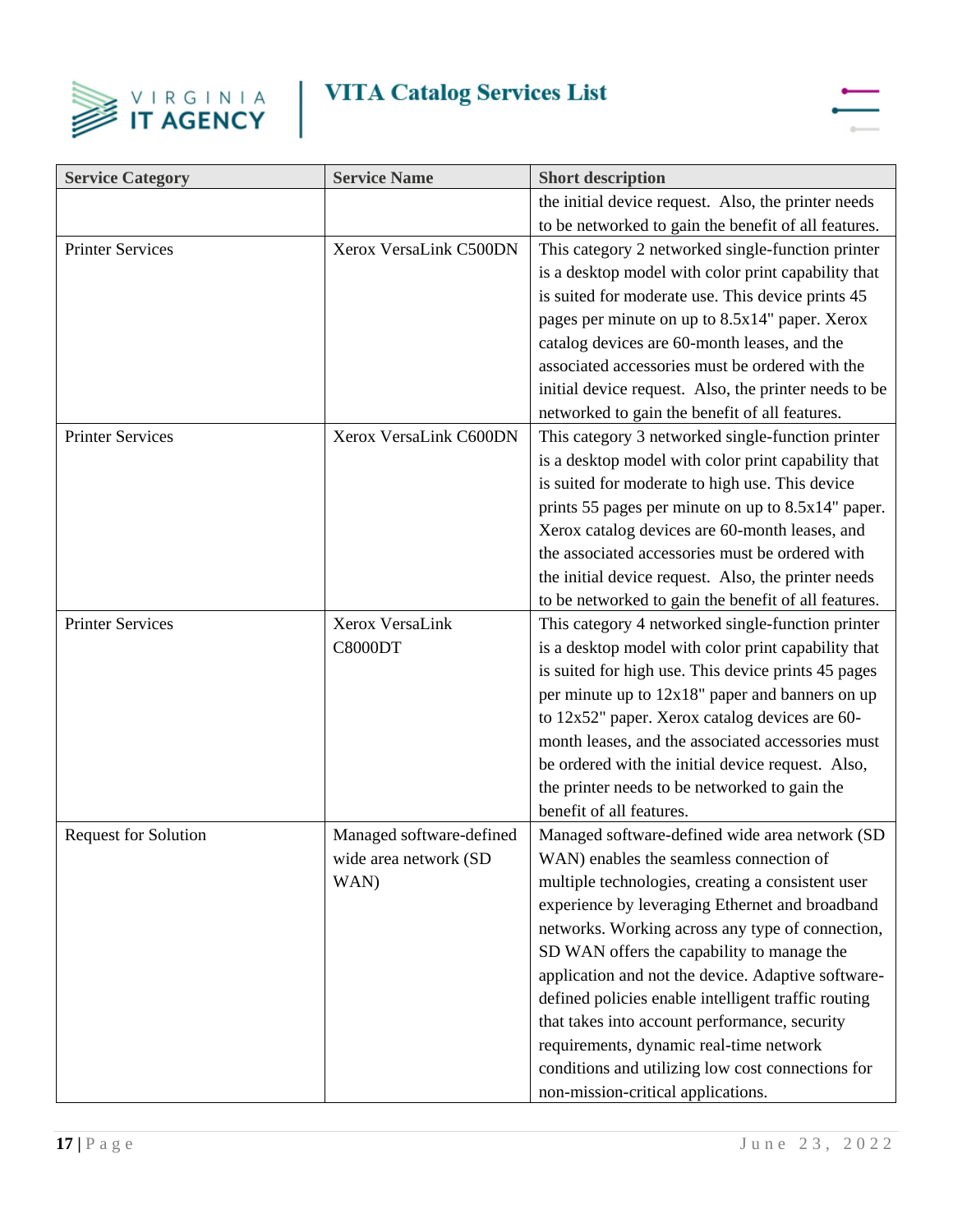



| <b>Service Category</b>     | <b>Service Name</b>                                                       | <b>Short description</b>                                                                                                                                                                                                                                                                                                                   |
|-----------------------------|---------------------------------------------------------------------------|--------------------------------------------------------------------------------------------------------------------------------------------------------------------------------------------------------------------------------------------------------------------------------------------------------------------------------------------|
| <b>Request for Solution</b> | <b>Request for Estimate</b>                                               | Request for Estimate - Rough Order of Magnitude<br>(ROM)                                                                                                                                                                                                                                                                                   |
| <b>Request for Solution</b> | Request for New or<br>Modified Enterprise<br>Service                      | This form enables customers to provide<br>requirements for a solution or service that do not<br>have a specialized requirements document or are<br>not able to be requested using the VITA service<br>catalog. Requests for other services should be<br>made using the service catalog or one of the other<br>request for solution forms.  |
| <b>Request for Solution</b> | Request for Solution:<br><b>Cloud Services</b>                            | This form enables customers to provide<br>requirements for a solution or service that do not<br>have a specialized requirements document or are<br>not able to be requested using the VITA service<br>catalog. Requests for other services should be<br>made using the service catalog or one of the other<br>request for solution forms.  |
| <b>Request for Solution</b> | <b>Request for Solution: Early</b><br>Refresh/Upgrades to<br>Workstations | This form is only to be used if the customer is<br>requesting an early refresh, requesting an upgrade<br>to a PC on the standard catalog, or is requesting<br>over 20 standard workstations.                                                                                                                                               |
| <b>Request for Solution</b> | Request for Solution:<br><b>General Requirements</b>                      | This form enables customers to provide<br>requirements for a solution or service that do not<br>have a specialized requirements document or are<br>not able to be requested using the VITA service<br>catalog. Requests for other services should be<br>made using the service catalog or one of the other<br>request for solution forms.  |
| <b>Request for Solution</b> | Request for Solution:<br>Move/New Location                                | This form enables customers to request a solution<br>for relocation, reconnection, and disconnection<br>services. This requirements form is limited to<br>requesting a proposal for this service (move or<br>new location) only. Requests for other services<br>should be made using the service catalog or one of<br>the other RFS forms. |
| <b>Request for Solution</b> | <b>Request for Solution:</b><br>Network                                   | This form enables customers to request a solution<br>(RFS) for data network services and infrastructure.<br>This requirements form is limited to requesting a<br>proposal for this service. Requests for other<br>services should be made using one the service<br>catalog or one of the other RFS forms.                                  |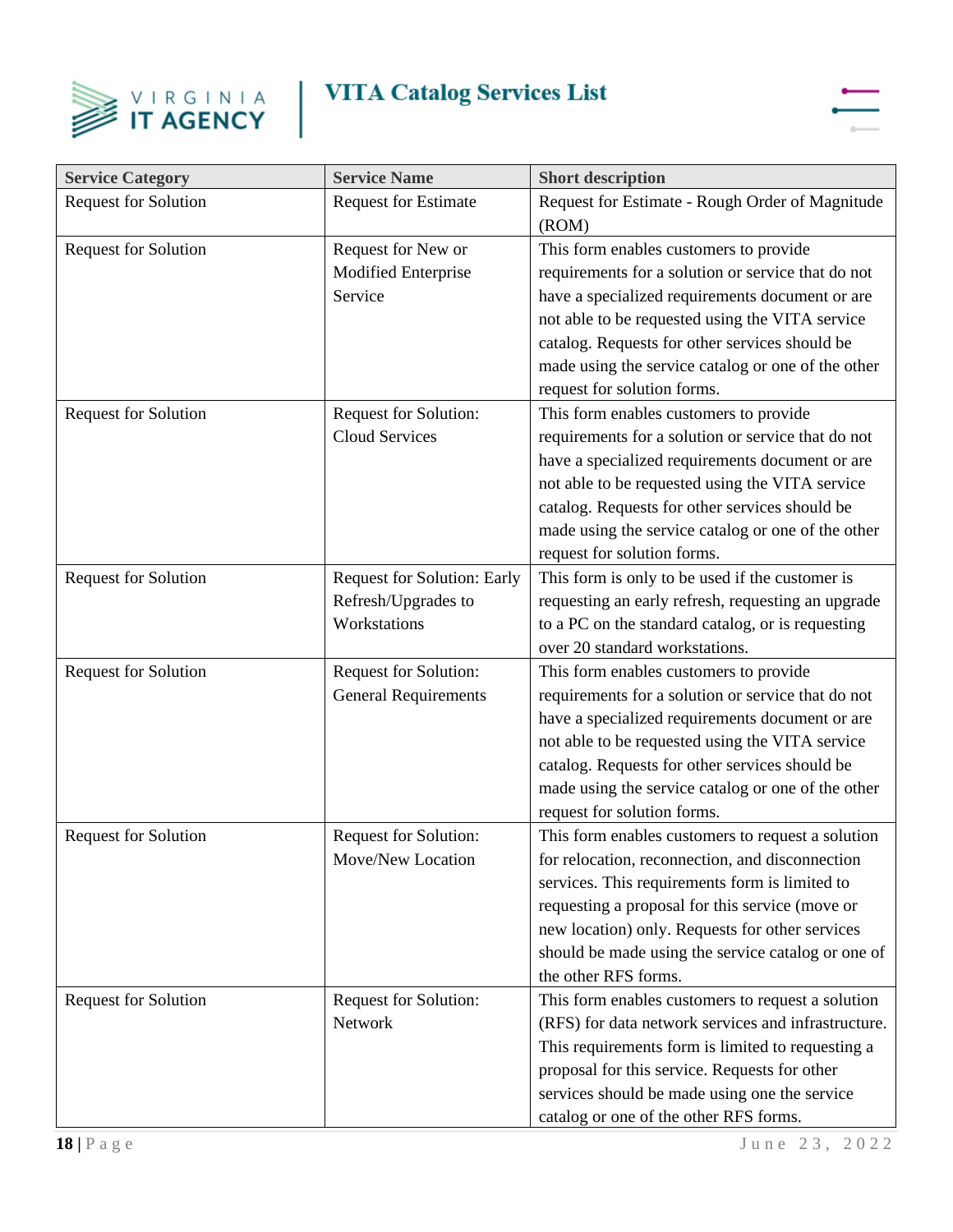



| <b>Service Category</b>     | <b>Service Name</b>            | <b>Short description</b>                            |
|-----------------------------|--------------------------------|-----------------------------------------------------|
| <b>Request for Solution</b> | Request for Solution:          | This form is only to be used if the customer is     |
|                             | <b>Workstation Repair</b>      | requesting a repair of an broken workstation.       |
|                             |                                | This form enables customers to provide              |
|                             |                                | requirements required for a workstation to get      |
|                             |                                | repaired.                                           |
|                             |                                | Customer must have already opened an incident       |
|                             |                                | for the damage prior to the submittal of this form. |
| <b>Security Services</b>    | Application and source         | The application and source code security is a       |
|                             | code security                  | cloud-based service for securing applications       |
|                             |                                | across the enterprise. It offers a complete         |
|                             |                                | application security program that spans the         |
|                             |                                | software development life cycle (SDLC), from        |
|                             |                                | initiation, to test, to production. The service     |
|                             |                                | consists of plugins that give developers            |
|                             |                                | continuous flaw feedback while coding, scanning     |
|                             |                                | of application's source or binary code, assessment  |
|                             |                                | of third-party components, automated                |
|                             |                                | vulnerablility scans for live sites and training    |
|                             |                                | around software security.                           |
| <b>Security Services</b>    | <b>Application Process</b>     | The application whitelisting service will incur an  |
|                             | Whitelisting                   | ongoing monthly charge per workstation or server.   |
|                             |                                | Application whitelisting is a compensating control  |
|                             |                                | for systems running at an elevated level of risk by |
|                             |                                | allowing only authorized applications and           |
|                             |                                | processes to execute.                               |
| <b>Security Services</b>    | <b>Centralized Information</b> | The Centralized Information Security Officer        |
|                             | Security Officer (ISO)         | (ISO) service will assist agencies in performing    |
|                             | Service                        | and documenting: Business Impact Analysis and       |
|                             |                                | IT System Security Plans (consisting of IT          |
|                             |                                | Security Risk Assessment and Risk Treatment         |
|                             |                                | Plans) including required annual updates. ISO       |
|                             |                                | Service analysts will also be able to provide       |
|                             |                                | consulting and other ISO services.                  |
| <b>Security Services</b>    | <b>Centralized IT Audit</b>    | Agencies may contract for IT security audits to be  |
|                             | Service                        | conducted through this service. The audits will be  |
|                             |                                | performed in accordance with commonwealth IT        |
|                             |                                | auditing standards and will be compliant with the   |
|                             |                                | requirement to have a sensitive IT system audited   |
|                             |                                | (at least once every 3 years).                      |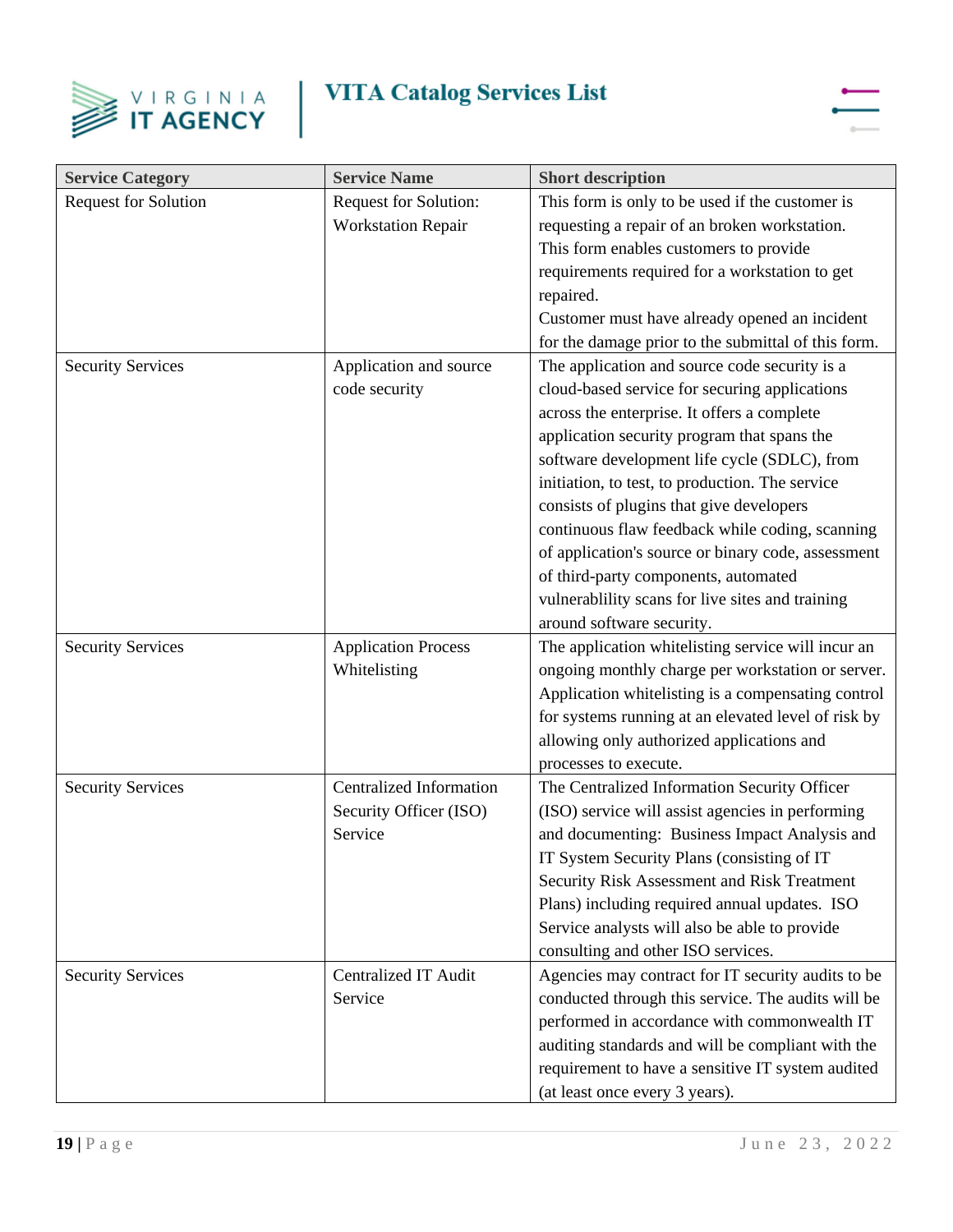



| <b>Service Category</b>  | <b>Service Name</b>            | <b>Short description</b>                             |
|--------------------------|--------------------------------|------------------------------------------------------|
| <b>Security Services</b> | Compliance testing             | This form allows agencies to request an agency       |
|                          | network (CTN) - Report         | compliance report for the compliance testing         |
|                          | request                        | network (CTN) service offered by managed             |
|                          |                                | security services using the Forescout tool.          |
| <b>Security Services</b> | Compliance testing             | This form allows agencies to request an agency       |
|                          | network (CTN) - Report         | compliance report for the compliance testing         |
|                          | request                        | network (CTN) service offered by managed             |
|                          |                                | security services using the Forescout tool.          |
| <b>Security Services</b> | <b>COV</b> Audit Coordination  | Use this form to request the completion or           |
|                          | Request                        | retrieval of artifacts prior to an audit beginning   |
|                          |                                | and the remediation of corrective action plans       |
|                          |                                | after an audit has been completed.                   |
| <b>Security Services</b> | <b>Cyber Threat Management</b> | This form is used by the Service Towers to report    |
|                          |                                | current and emerging threats.                        |
| <b>Security Services</b> | Data Tokenization              | Single license for tokenization which protects       |
|                          |                                | sensitive data by replacing it with a unique token.  |
| <b>Security Services</b> | <b>Enhanced Data Loss</b>      | This form enables customers to provide               |
|                          | Prevention                     | requirements for the enhanced data loss              |
|                          |                                | prevention (DLP) service. Enhanced DLP               |
|                          |                                | monitors and prevents confidential data loss. It     |
|                          |                                | also provides quick monitoring of real-time          |
|                          |                                | events, centrally managed security policies to       |
|                          |                                | control how employees use and transfer sensitive     |
|                          |                                | data, and generates detailed forensics reports with  |
|                          |                                | minimal impact to daily business activities. This    |
|                          |                                | service does not protect against data leakage via    |
|                          |                                | email.                                               |
| <b>Security Services</b> | Enterprise remote access:      | Third-party virtual network connection is for a site |
|                          | Third-party virtual network    | that requires a secure connection to a remote        |
|                          | connection                     | resource. This service is similar to site-to-site    |
|                          |                                | virtual private network (VPN).                       |
| <b>Security Services</b> | File Level Encryption          | File Level Encryption provides transparent and       |
|                          |                                | automated file-system level encryption for end       |
|                          |                                | user workstation directories, shared drives and      |
|                          |                                | removable media such as USB drives. The              |
|                          |                                | solution encrypts unstructured, sensitive data in    |
|                          |                                | the specified files and folders.                     |
| <b>Security Services</b> | Managed Firewall New,          | This form is to be used by the managed security      |
|                          | Refresh                        | supplier to manage systems associated with the       |
|                          |                                | implementation and refresh of a firewall asset.      |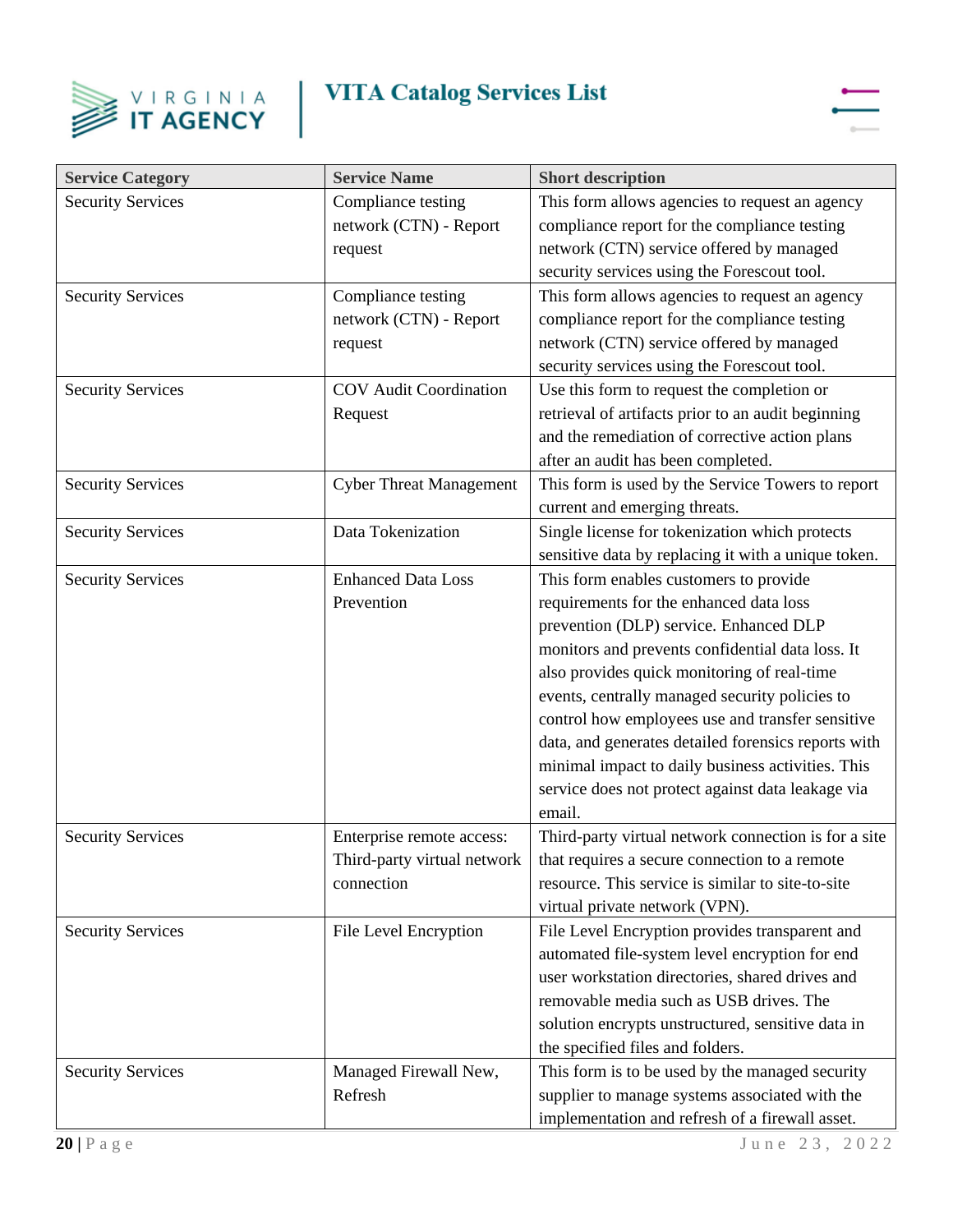



| <b>Service Category</b>  | <b>Service Name</b>                                              | <b>Short description</b>                                                                                                                                                                                                                                                                                                                                                                     |
|--------------------------|------------------------------------------------------------------|----------------------------------------------------------------------------------------------------------------------------------------------------------------------------------------------------------------------------------------------------------------------------------------------------------------------------------------------------------------------------------------------|
| <b>Security Services</b> | <b>Managed Firewall Services</b><br>100Mb                        | Small firewall.                                                                                                                                                                                                                                                                                                                                                                              |
| <b>Security Services</b> | Network firewall rule -<br>Complex (15 or more<br>rules)         | This form is for eligible customers to request the<br>implementation of new network managed firewall<br>rules, the change of existing firewall rules, or the<br>removal of existing firewall rules.                                                                                                                                                                                          |
| <b>Security Services</b> | Network Firewall Rule -<br>Simple (14 rules or less)             | This form is for eligible customers to request the<br>implementation of new network managed firewall<br>rules, the change of existing firewall rules, or the<br>removal of existing firewall rules.                                                                                                                                                                                          |
| <b>Security Services</b> | Secure Sockets Layer<br>(SSL) Server Certificate<br>Service      | The Secure Sockets Layer (SSL) Server<br>Certificate Service allows VITA customers and<br>suppliers to order public-facing Certificate<br>Authority (CA) and internal secure certificates<br>(CA or self-signed) for support of applications.<br>The service provider may alter the certificate type<br>requested to comply with VITA security<br>requirements based on the application use. |
| <b>Security Services</b> | Special Agency Clearance<br>Request                              | This form is used to request service tower supplier<br>access (clearance) to agency systems. This request<br>should be submitted by the service tower supplier<br>ISO.                                                                                                                                                                                                                       |
| <b>Security Services</b> | <b>Specialized Managed</b><br><b>Firewall Services</b>           | Medium and/or large firewall services.                                                                                                                                                                                                                                                                                                                                                       |
| <b>Security Services</b> | <b>System or Application Log</b><br><b>File Request</b>          | Request log files from VITA platform systems or<br>applications                                                                                                                                                                                                                                                                                                                              |
| <b>Security Services</b> | <b>VITA Baseline Hardening</b><br><b>Standard Implementation</b> | Use this form to implement newly approved VITA<br>baseline hardening standards or changes to those<br>standards.                                                                                                                                                                                                                                                                             |
| <b>Security Services</b> | Web Application<br><b>Vulnerability Scanning</b><br>Services     | Multiple levels of service are available. Please<br>review the service description page for details.                                                                                                                                                                                                                                                                                         |
| <b>Security Services</b> | Web Proxy Whitelist for<br>Workstations                          | Use this form to whitelist a URL. This service is<br>only provided for access to URLs, via COV<br>workstations.                                                                                                                                                                                                                                                                              |
| <b>Security Services</b> | <b>Workstation Encryption</b>                                    | Workstation Encryption provides the<br>Commonwealth whole disk encryption for<br>personal computing devices. This service comes<br>built into Commonwealth laptops and tablets and<br>is an optional enhancement for desktop computers.                                                                                                                                                      |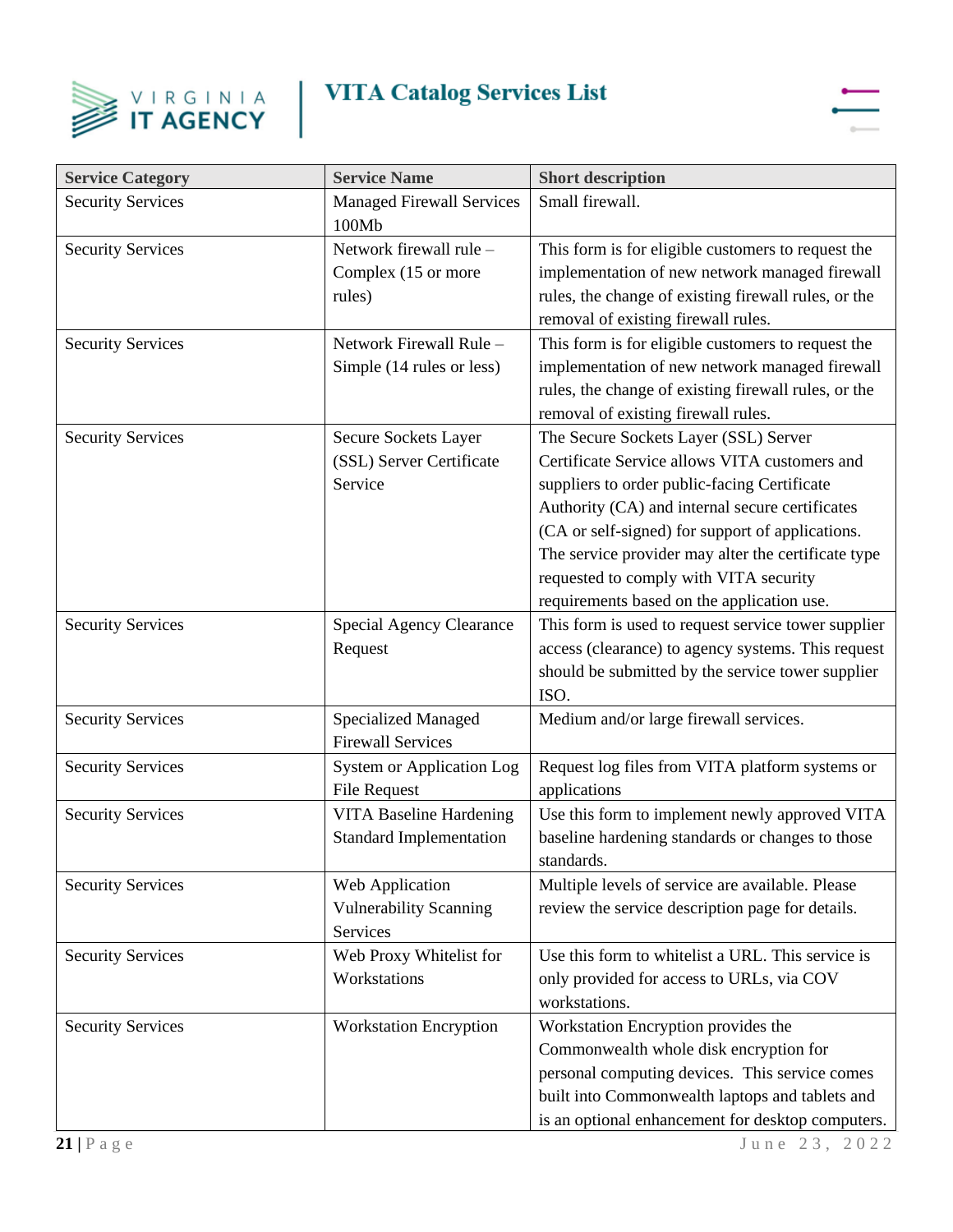



| <b>Service Category</b> | <b>Service Name</b>            | <b>Short description</b>                              |
|-------------------------|--------------------------------|-------------------------------------------------------|
| <b>Server Services</b>  | <b>Batch Process</b>           | This form can be used to request information          |
|                         |                                | related to a batch job or process. This catalog form  |
|                         |                                | should be used by current subscribers.                |
| <b>Server Services</b>  | Data Center Cross Connect      | Data center cross connects links hardware at          |
|                         |                                | supplier data centers, used to provide the services.  |
|                         |                                | This form enables customers to provide                |
|                         |                                | requirements for a solution or service that do not    |
|                         |                                | have a specialized requirements document.             |
| <b>Server Services</b>  | Database Logical               | Database logical administration is a support          |
|                         | Administration                 | service for Microsoft SQL or Oracle database          |
|                         |                                | assistance for COV agencies not currently             |
|                         |                                | managed through physical database administration      |
|                         |                                | full service support.                                 |
| <b>Server Services</b>  | Database Physical              | Order one instance of Microsoft SQL, Oracle           |
|                         | Administration                 | database, or Oracle cluster installation,             |
|                         |                                | monitoring, tools, patching, backups and upgrades     |
|                         |                                | necessary to manage and maintain the physical         |
|                         |                                | standalone database instance.                         |
| <b>Server Services</b>  | Disaster Recovery (Server)     | Order NEW instances of disaster recovery (DR)         |
|                         | - NEW and MODIFY               | for new or existing servers OR MODIFY                 |
|                         |                                | instances of disaster recovery (DR) for existing      |
|                         |                                | servers. Identify DR tier and amount of storage       |
|                         |                                | required. Agencies should consider all critical       |
|                         |                                | business needs of the application that will be        |
|                         |                                | placed on DR. Dependencies considered include         |
|                         |                                | multiple servers, mainframe services and any          |
|                         |                                | public cloud services.                                |
| <b>Server Services</b>  | <b>EAPS End-User</b>           | ADD new concurrent user license to the enterprise     |
|                         | <b>Concurrent Subscription</b> | application publishing service (EAPS) instance.       |
|                         |                                | The enterprise service enables customers to utilize   |
|                         |                                | a shared Citrix infrastructure by providing virtual   |
|                         |                                | desktop or application to a user, regardless of their |
|                         |                                | location.                                             |
| <b>Server Services</b>  | <b>EAPS Instance - NEW</b>     | The enterprise application publishing service         |
|                         |                                | (EAPS) service enables customers to utilize           |
|                         |                                | shared Citrix infrastructure to present a virtual     |
|                         |                                | desktop or application to subscribed users. The       |
|                         |                                | service consists of published application(s),         |
|                         |                                | concurrent user licenses per number of users          |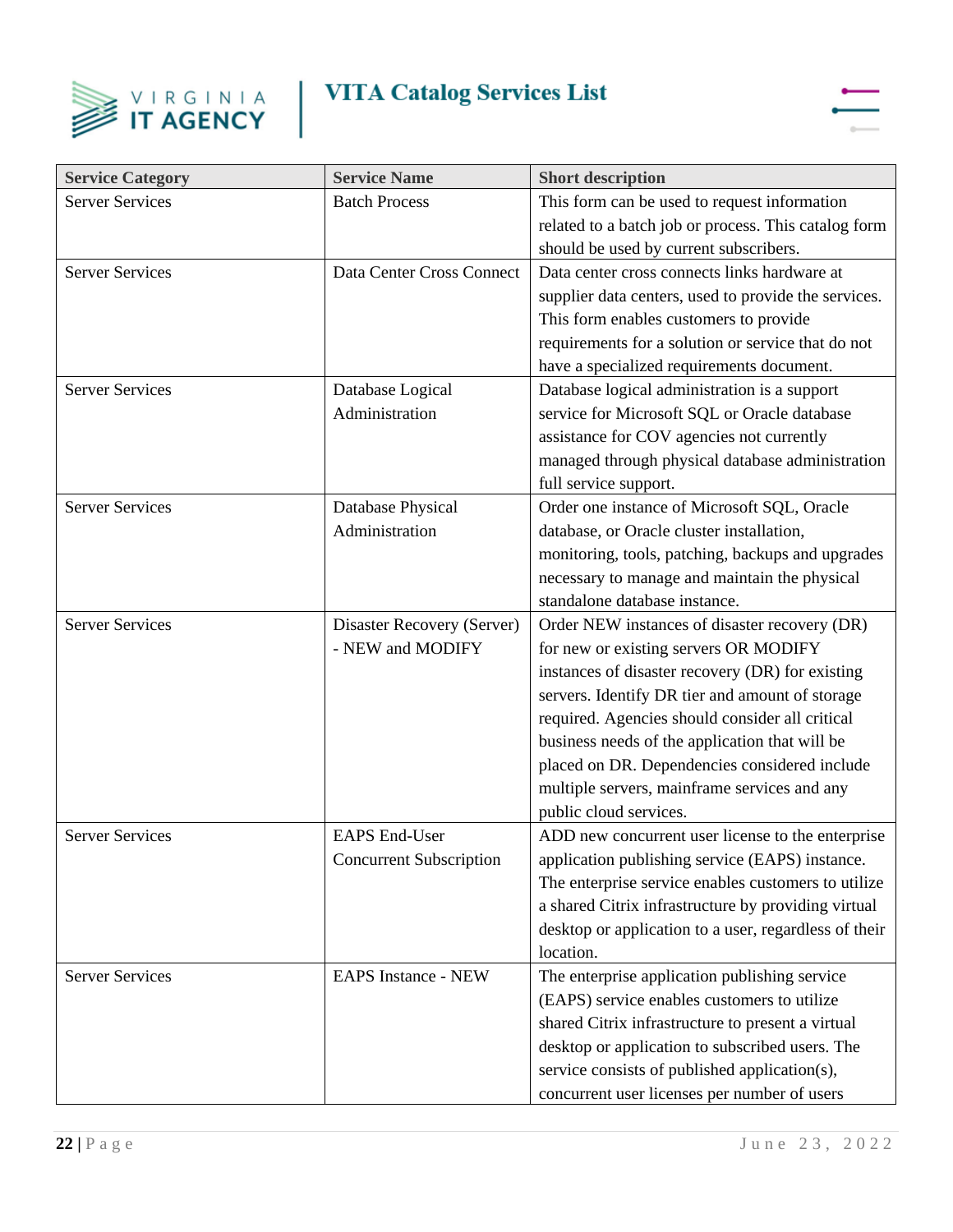



| <b>Service Category</b> | <b>Service Name</b>              | <b>Short description</b>                              |
|-------------------------|----------------------------------|-------------------------------------------------------|
|                         |                                  | identified and total storage costs, based on          |
|                         |                                  | customers' requirements during initiation phase.      |
| <b>Server Services</b>  | <b>Enhanced Database</b>         | Enhanced security for one instance of Microsoft       |
|                         | Security (EDS) - MODIFY          | SQL or Oracle database using enhanced security        |
|                         |                                  | software. Includes monitoring and configuration       |
|                         |                                  | updates in collaboration with the customer to         |
|                         |                                  | evaluate and implement security patches released      |
|                         |                                  | by the EDS software vendor necessary to manage        |
|                         |                                  | and maintain the solution. Includes initial set-up    |
|                         |                                  | and startup of the service.                           |
| <b>Server Services</b>  | Large File Transfer (LFT)        | The Large File Transfer (LFT) is a web based          |
|                         |                                  | application that allows users to send and receive     |
|                         |                                  | large files that are typically blocked due to size by |
|                         |                                  | e-mail systems. The service is available to all       |
|                         |                                  | COV users with a COV mailbox and provides             |
|                         |                                  | reliable delivery with checkpoint restart and         |
|                         |                                  | integrity check and web browser integration.          |
| <b>Server Services</b>  | NAS at Agency Datacenter         | NAS (network-attached storage) file system            |
|                         | - NEW                            | provisioned at agency datacenter, as available,       |
|                         |                                  | over the commonwealth's network using CIFS or         |
|                         |                                  | NFS protocols using tier two storage. Customer        |
|                         |                                  | will identify amount of storage required and other    |
|                         |                                  | parameters as listed on service catalog.              |
| <b>Server Services</b>  | <b>NAS</b> at Central Datacenter | Modify existing NAS (network-attached storage)        |
|                         | - MODIFY                         | file system provisioned at primary datacenter over    |
|                         |                                  | the commonwealth's network using CIFS or NFS          |
|                         |                                  | protocols using tier two or tier three storage.       |
|                         |                                  | Customer will identify amount of tier storage to      |
|                         |                                  | increase or decrease and other parameters as listed   |
|                         |                                  | on service catalog.                                   |
| <b>Server Services</b>  | <b>NAS at Central Datacenter</b> | Order one NEW instance of NAS (network-               |
|                         | - NEW                            | attached storage) file system provisioned at          |
|                         |                                  | primary datacenter over the commonwealth of           |
|                         |                                  | Virginia network using CIFS or NFS protocols          |
|                         |                                  | using tier two or tier three storage. Customer will   |
|                         |                                  | identify amount of storage required and other         |
|                         |                                  | parameters as listed on service catalog.              |
| <b>Server Services</b>  | Physical Server - NEW            | Add NEW or MODIFY existing physical server            |
|                         | and MODIFY                       | instance located at the primary or agency data        |
|                         |                                  | center. VITA enterprise architecture physical         |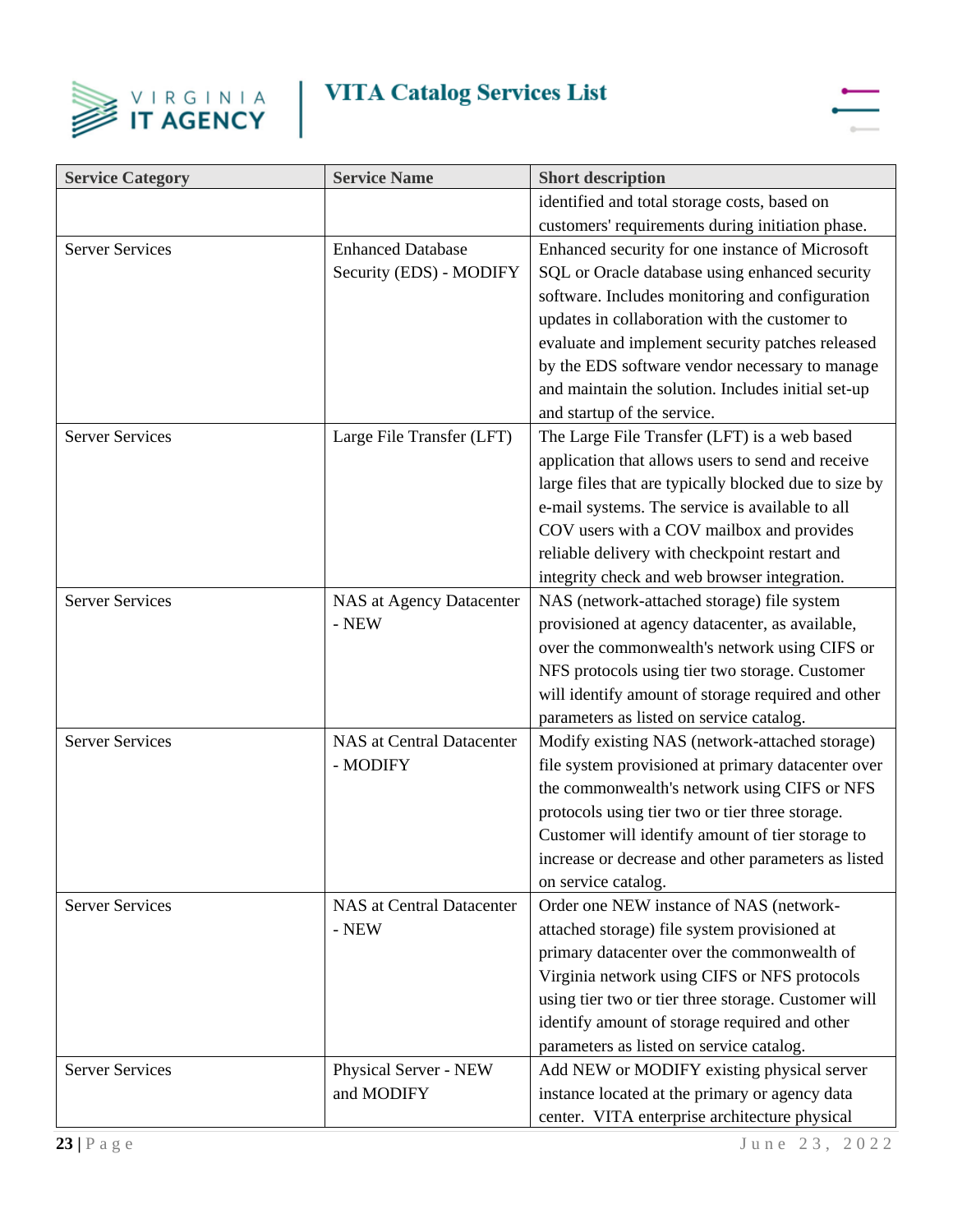



| <b>Service Category</b> | <b>Service Name</b>         | <b>Short description</b>                            |
|-------------------------|-----------------------------|-----------------------------------------------------|
|                         |                             | server exception approval by the VITA CIO           |
|                         |                             | required. Subject to recurring hardware service     |
|                         |                             | charge (HSC).                                       |
| <b>Server Services</b>  | <b>Restore Requests</b>     | Use this catalog item to request file restores from |
|                         |                             | servers or network attached storage (NAS).          |
| <b>Server Services</b>  | <b>Secure Rack</b>          | Secure rack hosting allows Commonwealth             |
|                         |                             | agencies to host third-party hardware that provides |
|                         |                             | services to the Commonwealth. This service also     |
|                         |                             | includes the option of redundant 30 AMP and         |
|                         |                             | redundant 50 AMP power to the rack-hosted           |
|                         |                             | equipment. This form enables customers to           |
|                         |                             | provide requirements for a solution or service that |
|                         |                             | do not have a specialized requirements document.    |
| <b>Server Services</b>  | <b>Server Decommission</b>  | Use this request form to decommission physical      |
|                         |                             | and virtual servers located at agency datacenter    |
|                         |                             | and/or primary datacenter locations. The            |
|                         |                             | requested decommissioned server should not be       |
|                         |                             | currently used in a production capacity and all     |
|                         |                             | operations must already be suspended or moved to    |
|                         |                             | a new server. The agency AITR must approve          |
|                         |                             | the decommission request.                           |
| <b>Server Services</b>  | <b>Smart Hands</b>          | Smart hands is the labor only hourly charge for     |
|                         |                             | technical services provided in primary data         |
|                         |                             | centers.                                            |
| <b>Server Services</b>  | <b>Storage Area Network</b> | Use this form to request storage area network       |
|                         | (SAN) - Add or Expand       | (SAN) expansion or new logical unit number          |
|                         |                             | (LUN) for existing physical primary & disaster      |
|                         |                             | recovery server information.                        |
| <b>Server Services</b>  | Unisys Oracle private       | Use this catalog item to request a virtual server   |
|                         | cloud service               | build in the Unisys Oracle private cloud. The       |
|                         |                             | Unisys Oracle private cloud extends the             |
|                         |                             | capabilities to service Oracle core licensed        |
|                         |                             | workloads and offers a memory-rich option for       |
|                         |                             | other servers that require large memory             |
|                         |                             | allocations and are not candidates for the shared   |
|                         |                             | resource virtualization platform.                   |
| <b>Server Services</b>  | Virtual Server Windows or   | Single instance of a virtual server with MS         |
|                         | Linux at Agency             | Windows Server or Linux-based (e.g. RHEL,           |
|                         | Datacenter - New or         | UNIX etc.) located at the agency data center per    |
|                         | Modify                      | supplier's standard build. Customers choose the     |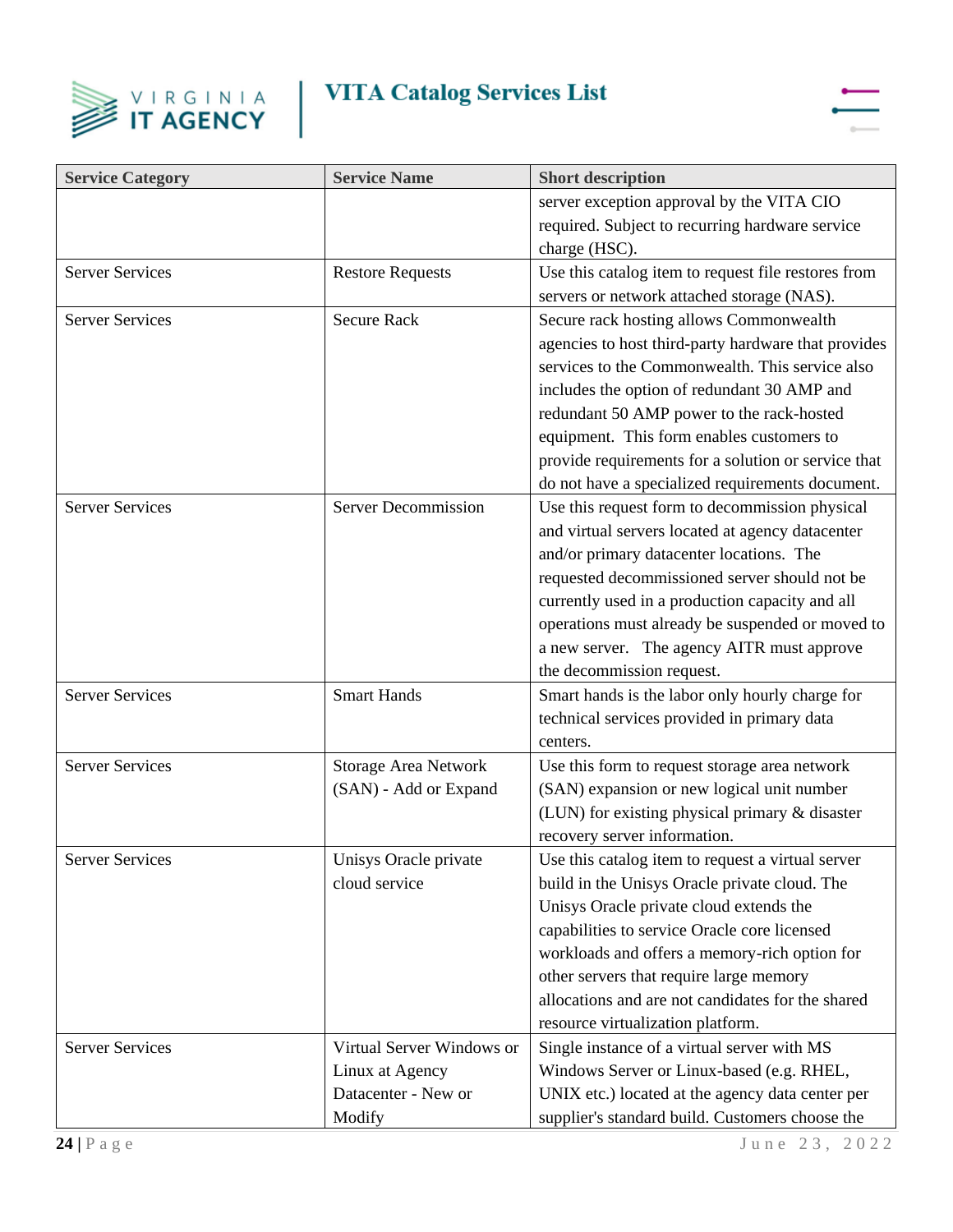



| <b>Service Category</b>      | <b>Service Name</b>           | <b>Short description</b>                             |
|------------------------------|-------------------------------|------------------------------------------------------|
|                              |                               | required operating system and version, number of     |
|                              |                               | virtual CPUs (vCPUs), amount of virtual RAM          |
|                              |                               | (vRAM) and virtual disk (vDISK) required.            |
|                              |                               | vDISK may be provisioned using physical SAN or       |
|                              |                               | virtual SAN (vSAN) depending on the deployed         |
|                              |                               | solution.                                            |
| <b>Server Services</b>       | Virtual Server Windows or     | Modify compute profile of an existing single         |
|                              | Linux at Central              | instance of a virtual server hosted at the           |
|                              | Datacenter - MODIFY           | commonwealth central data center by increasing       |
|                              |                               | or decreasing the number of virtual CPUs             |
|                              |                               | (vCPUs) and amount of virtual RAM (vRAM);            |
|                              |                               | adjust, add or remove vDISK storage. Recurring       |
|                              |                               | pricing adjusted per new selections.                 |
| <b>Server Services</b>       | Virtual Server Windows or     | Order NEW instances of one to three virtual          |
|                              | Linux at Central              | server(s) with MS Windows Server and Linux-          |
|                              | Datacenter - NEW              | based at the commonwealth's central data center.     |
|                              |                               | Customers choose the server profile, operating       |
|                              |                               | system version and compute profile (vCPUs,           |
|                              |                               | vRAM, and vDISK sizing).                             |
| <b>Service Accounts</b>      | <b>Local Account Rights</b>   | Use this form to request local admin access to       |
|                              | Request                       | specific COV assets.                                 |
| <b>Service Accounts</b>      | ServiceNow Delegate User      | Use this form to grant delegated access to a user in |
|                              |                               | the VITA service catalog.                            |
| <b>Service Accounts</b>      | <b>Test Account Request</b>   | Use this form when requesting to create, modify      |
|                              |                               | or disable a COV test account.                       |
| <b>Service Accounts</b>      | <b>UNIX-Linux Admin</b>       | The admin account is used to log on to a UNIX        |
|                              | <b>Account Request</b>        | and/or Linux server(s) when elevated privileges      |
|                              |                               | are required.                                        |
| <b>Service Accounts</b>      | <b>UNIX-Linux Standard</b>    | This is an account that is used to logon to a UNIX   |
|                              | <b>Account Request</b>        | and/or Linux server(s). Users who hold IT support    |
|                              |                               | roles that grant them a standard level of access.    |
| <b>Service Accounts</b>      | zz/aa Admin Account           | Use this form when requesting to create, modify      |
|                              | Request                       | or disable a "zz" or "aa" account.                   |
| Software as a Service (SaaS) | <b>Box Content Management</b> | Box content management is a platform used to         |
|                              | Service                       | access and share digital content. Box is a cloud-    |
|                              |                               | based, user-centric platform that enables users to   |
|                              |                               | easily share, manage and secure their content        |
|                              |                               | using any device.                                    |
| Software as a Service (SaaS) | <b>Robotic Process</b>        | Robotic process automation (RPA) is a software       |
|                              | Automation                    | technology that emulates human actions               |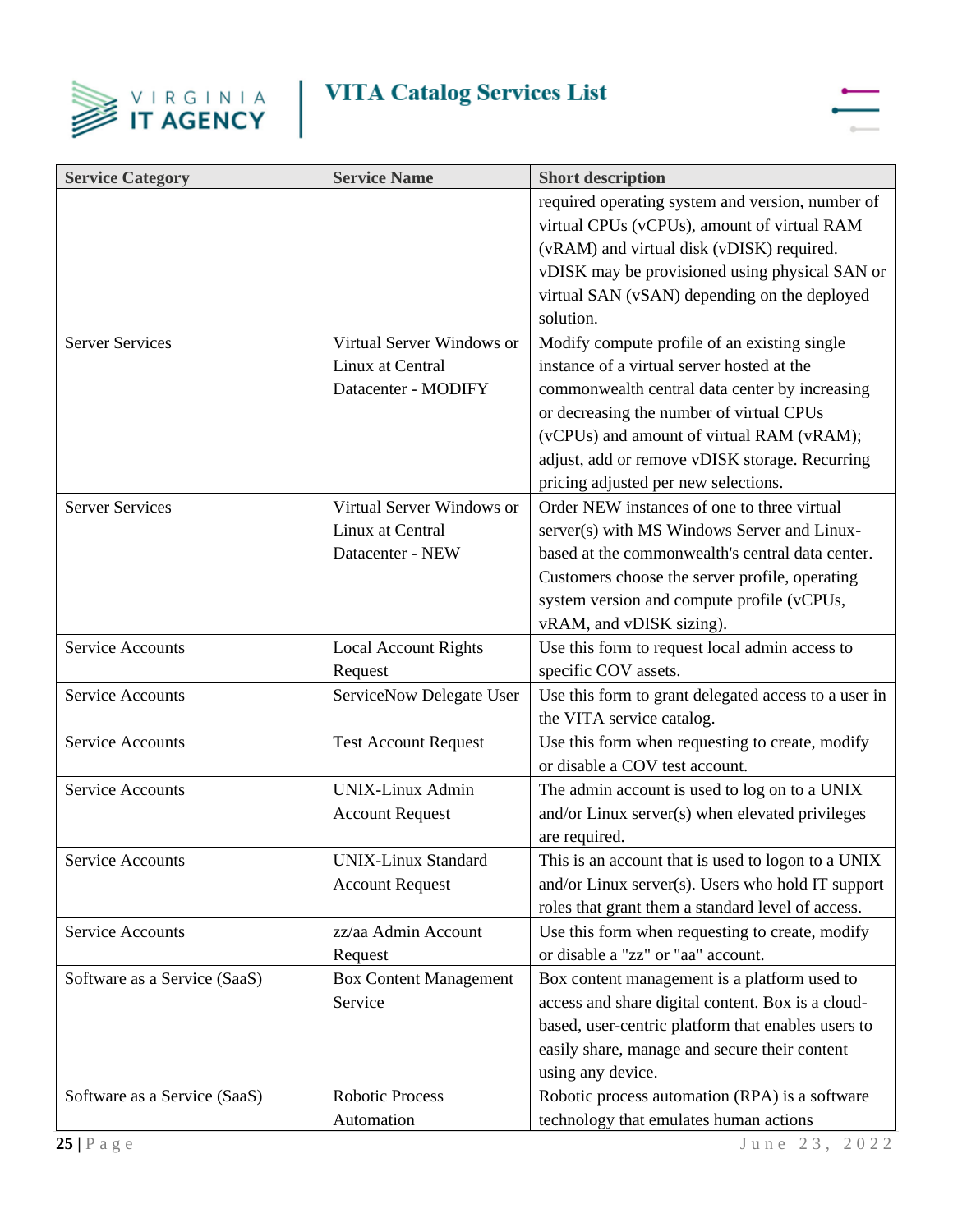



| <b>Service Category</b>      | <b>Service Name</b>           | <b>Short description</b>                            |
|------------------------------|-------------------------------|-----------------------------------------------------|
|                              |                               | interacting with digital systems and software. It   |
|                              |                               | gives agencies a low-code/no-code way to train      |
|                              |                               | and deploy a "robot" or digital worker/assistant    |
|                              |                               | that emulates human interactions across digital     |
|                              |                               | systems, to execute business processes at machine   |
|                              |                               | speed and with 100% accuracy.                       |
| Software as a Service (SaaS) | VITA ePen                     | VITA ePen is an electronic signature (e-signature)  |
|                              |                               | that will allow agencies to add branding and        |
|                              |                               | securely obtain signatures on electronic            |
|                              |                               | documents (e.g. .pdf and Microsoft products).       |
| Voice and Video Services     | Audio Conferencing:           | Use this form to order Verizon's Instant Meeting.   |
|                              | <b>Instant Meeting</b>        | This is a reservation-less audio conferencing       |
|                              |                               | service, available for use 24/7. Instant Meeting    |
|                              |                               | allows you to host audio meetings of up to 50       |
|                              |                               | participants with a global dial-in number and       |
|                              |                               | individual leader and participant passcodes.        |
| Voice and Video Services     | Jabber                        | Use this form to add Jabber phone lines to existing |
|                              |                               | service.                                            |
| Voice and Video Services     | <b>UCCaaS</b>                 | UCCaaS is a hosted and managed unified              |
|                              |                               | communications service based on Cisco's hosted      |
|                              |                               | collaboration solution (HCS). UCCaaS offers         |
|                              |                               | enterprise-grade call control, voice mail, instant  |
|                              |                               | messaging, presence and enterprise                  |
|                              |                               | mobility. Multiple phone models are also included   |
|                              |                               | with the monthly service rate.                      |
|                              |                               |                                                     |
|                              |                               | UCCaaS requires a MPLS connection and has           |
|                              |                               | inherent built in failover feature.                 |
| Voice and Video Services     | UCCaaS - Reset Voicemail      | Unified communication and collaboration as a        |
|                              | <b>PIN</b>                    | service (UCCaaS) users have several self-service    |
|                              |                               | methods in which their voicemail personal           |
|                              |                               | identification number (PIN) may be reset. This      |
|                              |                               | form enables an agency requestor or account user    |
|                              |                               | to submit a service request to reset a voicemail    |
|                              |                               | PIN.                                                |
| Voice and Video Services     | <b>UCCaaS</b> - Unity Message | Unity Messaging Relay is an optional feature that   |
|                              | Relay feature                 | is part of the unified communication and            |
|                              |                               | collaboration as a service (UCCaaS) service. This   |
|                              |                               | popular feature allows seamless voicemail           |
|                              |                               | forwarding from a user's UCCaaS desktop phone       |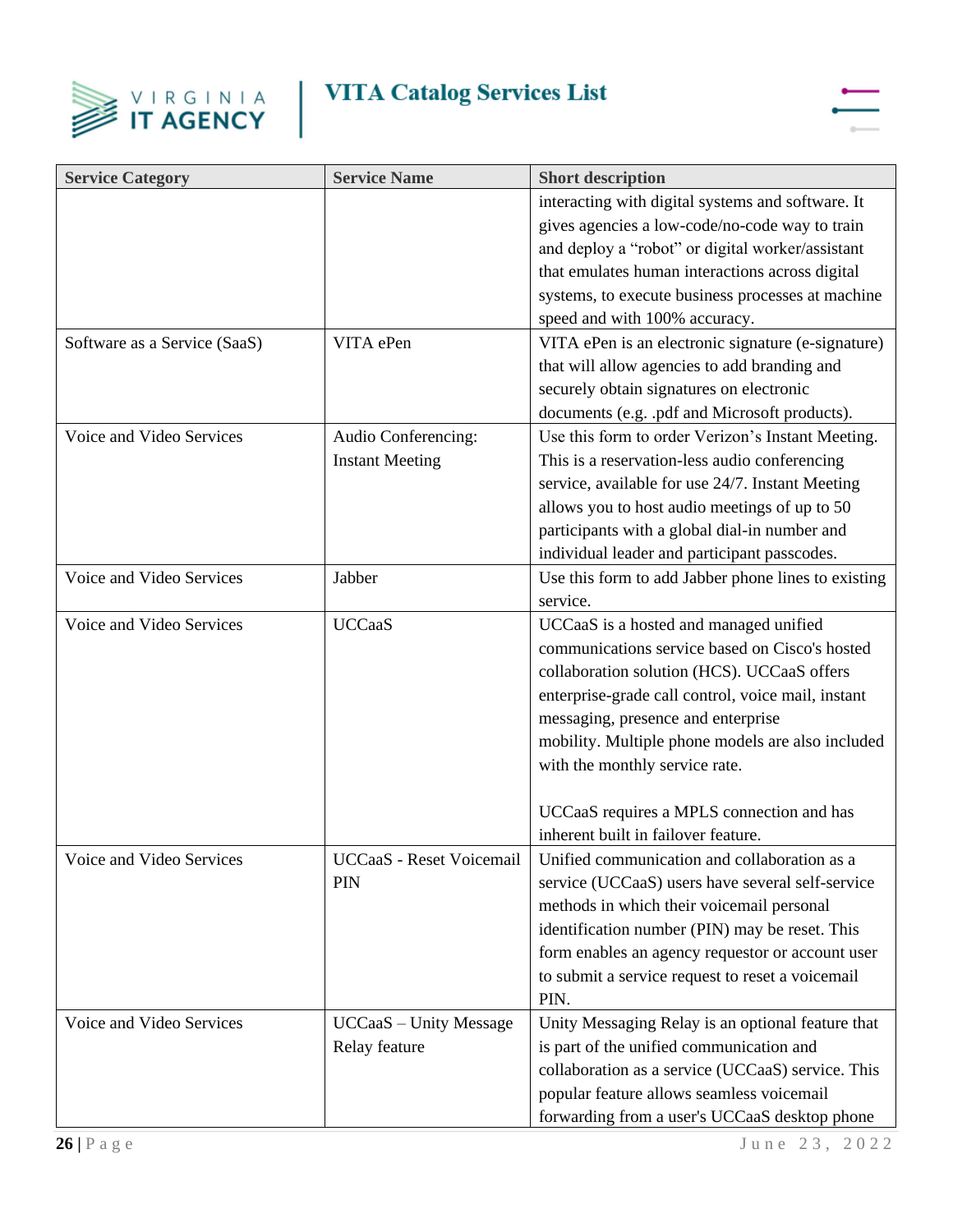



| <b>Service Category</b>                 | <b>Service Name</b>           | <b>Short description</b>                            |
|-----------------------------------------|-------------------------------|-----------------------------------------------------|
|                                         |                               | to their COV email account. Please use this form    |
|                                         |                               | to enable this feature for an existing UCCaaS       |
|                                         |                               | phone number.                                       |
| Voice and Video Services                | <b>Virtual Communications</b> | Virtual communications express (VCE) is a cloud-    |
|                                         | Express (VCE)                 | based voice over internet protocol (VoIP)           |
|                                         |                               | communications service.                             |
| Voice and Video Services                | Virtual Contact Center        | Virtual contact center (VCC) is a cloud-based       |
|                                         | (VCC)                         | suite of contact center services. It centralizes    |
|                                         |                               | contact center services into one tool and mitigates |
|                                         |                               | investing in software, hardware and support         |
|                                         |                               | personnel. NICE InContact is the tool/platform      |
|                                         |                               | agencies use to utilize VCC. Agencies use their     |
|                                         |                               | internet browser to access NICE InContact.          |
|                                         |                               | Agencies can reach their customers via phone,       |
|                                         |                               | email, SMS, social media or their website.          |
| Voice and Video Services                | VoIP - MACD (Move,            | Use this form to request a change or disconnect to  |
|                                         | Add, Change, Disconnect)      | an existing voice over internet protocol (VoIP)     |
|                                         |                               | service.                                            |
| Voice and Video Services                | WebEx Conferencing -          | Use this form to order Webex. Webex provides a      |
|                                         | Single Account                | single, user-friendly solution for audio            |
|                                         |                               | conferencing, document sharing, online meetings     |
|                                         |                               | and collaboration.                                  |
| <b>VPN</b>                              | <b>Bulk Hard Tokens</b>       | Request hard tokens for Customer-maintained         |
|                                         |                               | inventory at Customer site. Tokens are used to      |
|                                         |                               | provide multi-factor authentication (MFA) for       |
|                                         |                               | access to the Enterprise environment.               |
| <b>VPN</b>                              | Multi-factor                  | Request a new token for an end user account.        |
|                                         | Authentication (MFA)          | Tokens are used to provide multi-factor             |
|                                         | Token                         | authentication (MFA) for access to the enterprise   |
|                                         |                               | environment. (Soft or hard token)                   |
| <b>VPN</b>                              | Reassign/Revoke Token         | Assign, reassign or remove an existing hard/soft    |
|                                         |                               | token to an end user's account. Tokens are used to  |
|                                         |                               | provide multi-factor authentication (MFA) for       |
|                                         |                               | access to the enterprise environment.               |
| <b>Workplace Collaboration Services</b> | Microsoft - Support           | Submit this form to request updates to the setup or |
|                                         |                               | configuration of Microsoft services.                |
| <b>Workplace Collaboration Services</b> | Microsoft Support for         | Enterprise collaboration services (ECS) offers      |
|                                         | Google Users (Non-            | Microsoft support for Google users (non-            |
|                                         | Exchange) - Subscription      | exchange). This service offering includes           |
|                                         |                               | Microsoft SharePoint, OneDrive, Teams and other     |